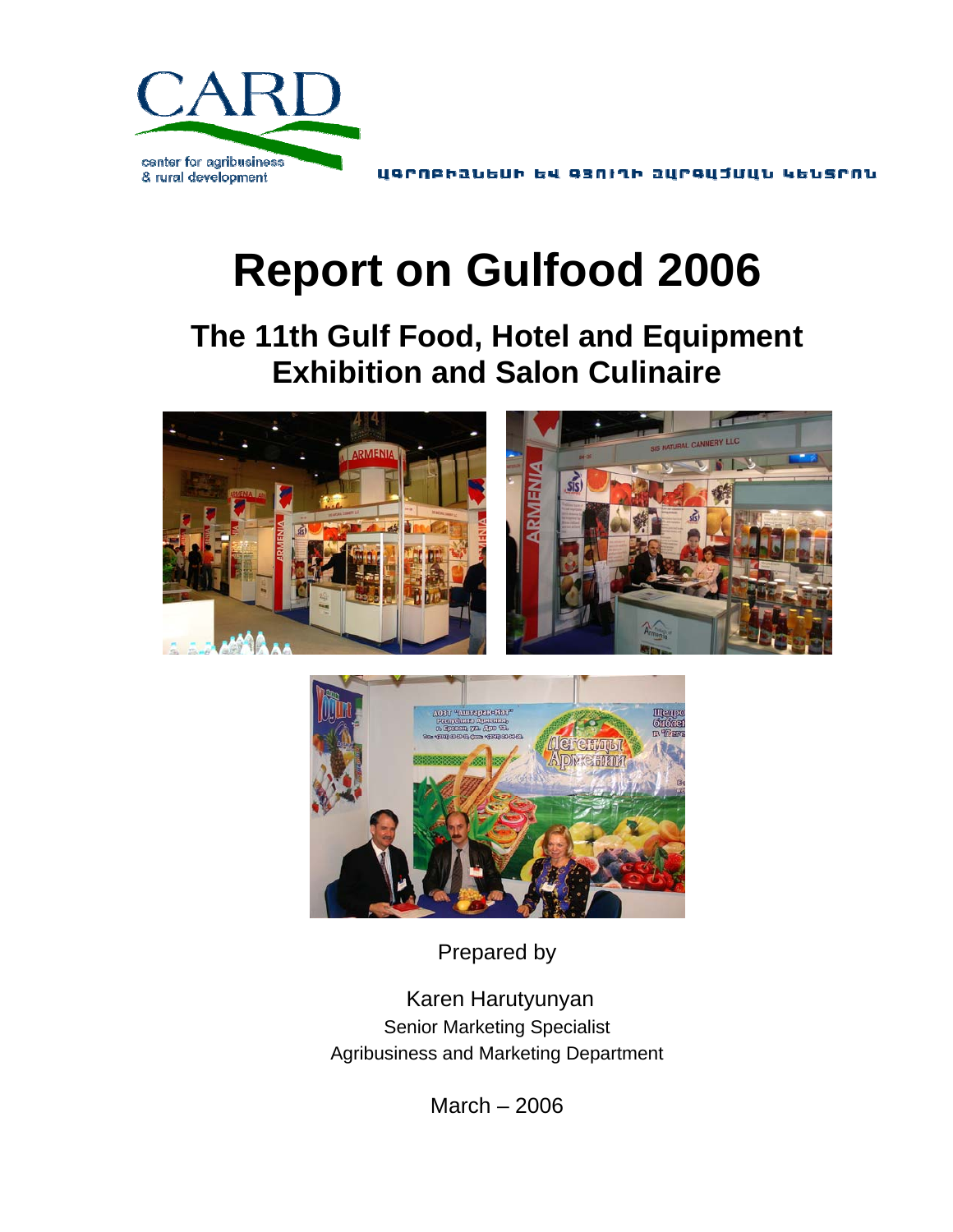# **Table of Contents**

| 6.3 Super Stores, Supermarkets, Hyper Markets and Super Centers, Club and |  |
|---------------------------------------------------------------------------|--|
|                                                                           |  |
|                                                                           |  |
|                                                                           |  |
|                                                                           |  |
|                                                                           |  |
| <b>Appendices, References</b>                                             |  |

# **1.0 Executive Summary**

CARD is an independent local Armenian foundation committed to becoming a prime agricultural service provider in the Caucasus that will lead to sustainable agricultural and agribusiness development in Armenia and in the Caucasus. Being a new organization established in April 2005, CARD is also the successor of the United States Department of Agriculture's Marketing Assistance Project (USDA/MAP) in Armenia and continues most of the USDA projects undertaken by MAP.

In addition, it pursues its own goals and activities to contribute to the development of rural areas in Armenia, and improve the competitiveness of agribusinesses in local and foreign markets

The food processing industry supports large communities of farmers and if it prospers, so will they. Therefore, prosperity can come only from expanding the current export markets and developing new ones.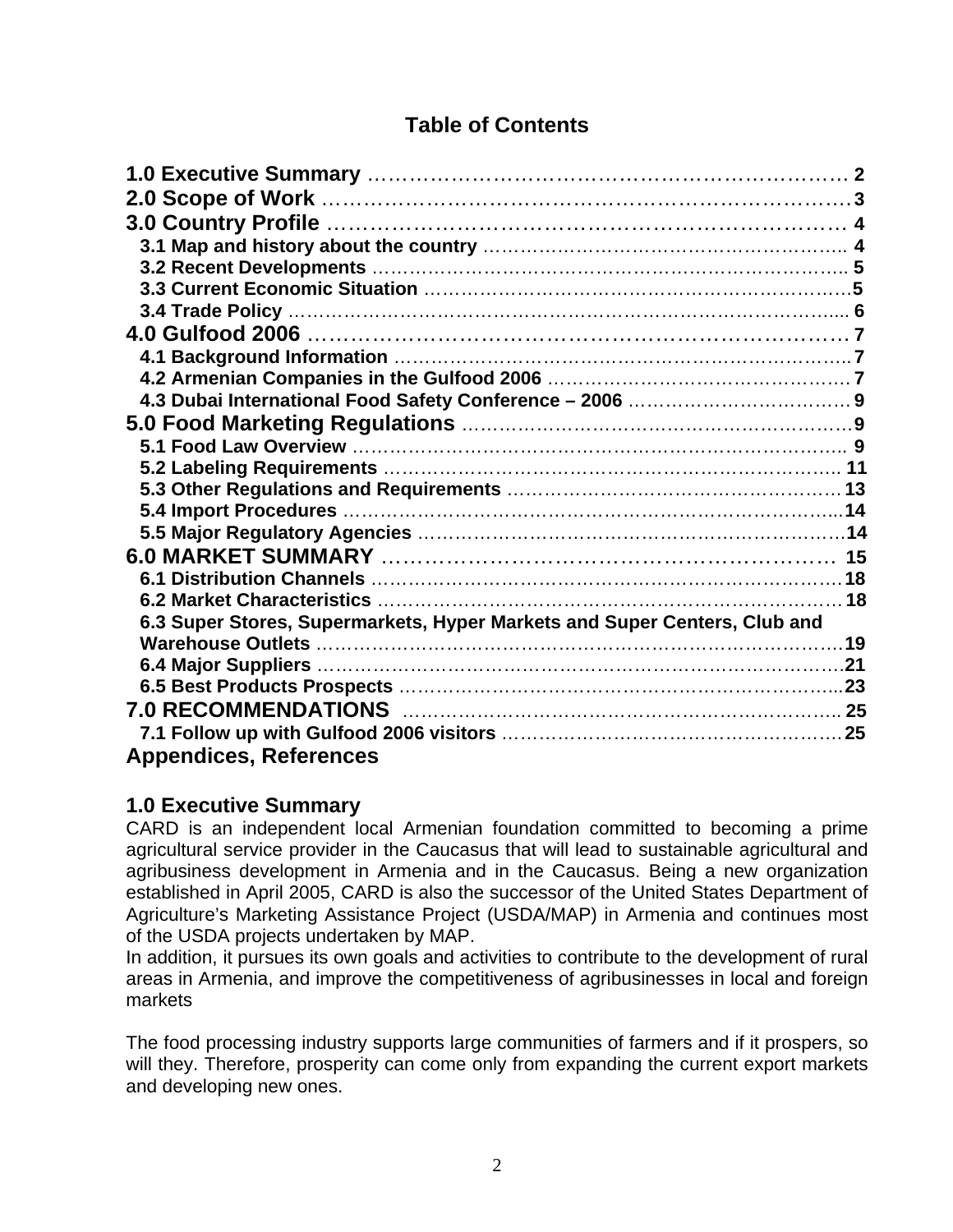Currently, most of Armenian exports is bound for Russia and other CIS countries. CIS markets do not demand high quality products and therefore, pay little for it. In some cases, processors have difficulty collecting on delivered goods as per their contracts with Russian buyers. As a consequence, activities in these markets perpetuate the practice of producing inferior products and does very little towards improving the economic status of the Armenian farmers.

Middle Eastern countries are logical new markets for Armenian food products because of their geographical proximity and culture similarities. In addition, most Arab countries have Armenian communities that can serve as stepping stones into these markets.

K. Harutyunyan traveled to Dubai, United Arab Emirates to visit the 11th Gulf Food, Hotel and Equipment Exhibition and Salon Culinaire, organized by Dubai World Trade Centre (DWTC) held from  $19<sup>th</sup>$  through 22<sup>nd</sup> of February 2006.

Nine companies from Armenia participated and present their products at the show.

The U.A.E. depends heavily on imports to fill the gap between limited domestic food production and demand from a growing population base. Despite attempts to increase local production of food products in recent years the U.A.E. still imports an estimated 75- 80 percent of its total food requirements.

**Locally processed foods are made primarily from imported ingredients. In many cases, Armenia may become one of the suppliers of those imported ingredients.**

# **2.0 Scope of Work**

This Report is a result of 7-day visit of Karen Harutyunyan, Senior Marketing Specialist of CARD to Gulfood-2006 trade show held in Dubai on February 18-24, 2006.

The main goal of the trip was to visit Gulfood -2006, establish contacts with regional traders and distributors, identify competitors, and conduct market assessment and retail price survey for cheeses and lamb.

Around thirty Armenian food catalogues were distributed to trade show visiting distributor and catering organizations as well as brokers. During the exhibition, Karen Harutyunyan assisted the companies as a translator in negotiations with visitors.

In addition, during the trip K. Harutyunyan attended Dubai International Food Safety Conference – 2006, the main topics of which were traceability, e-certification, import regulations and requirements.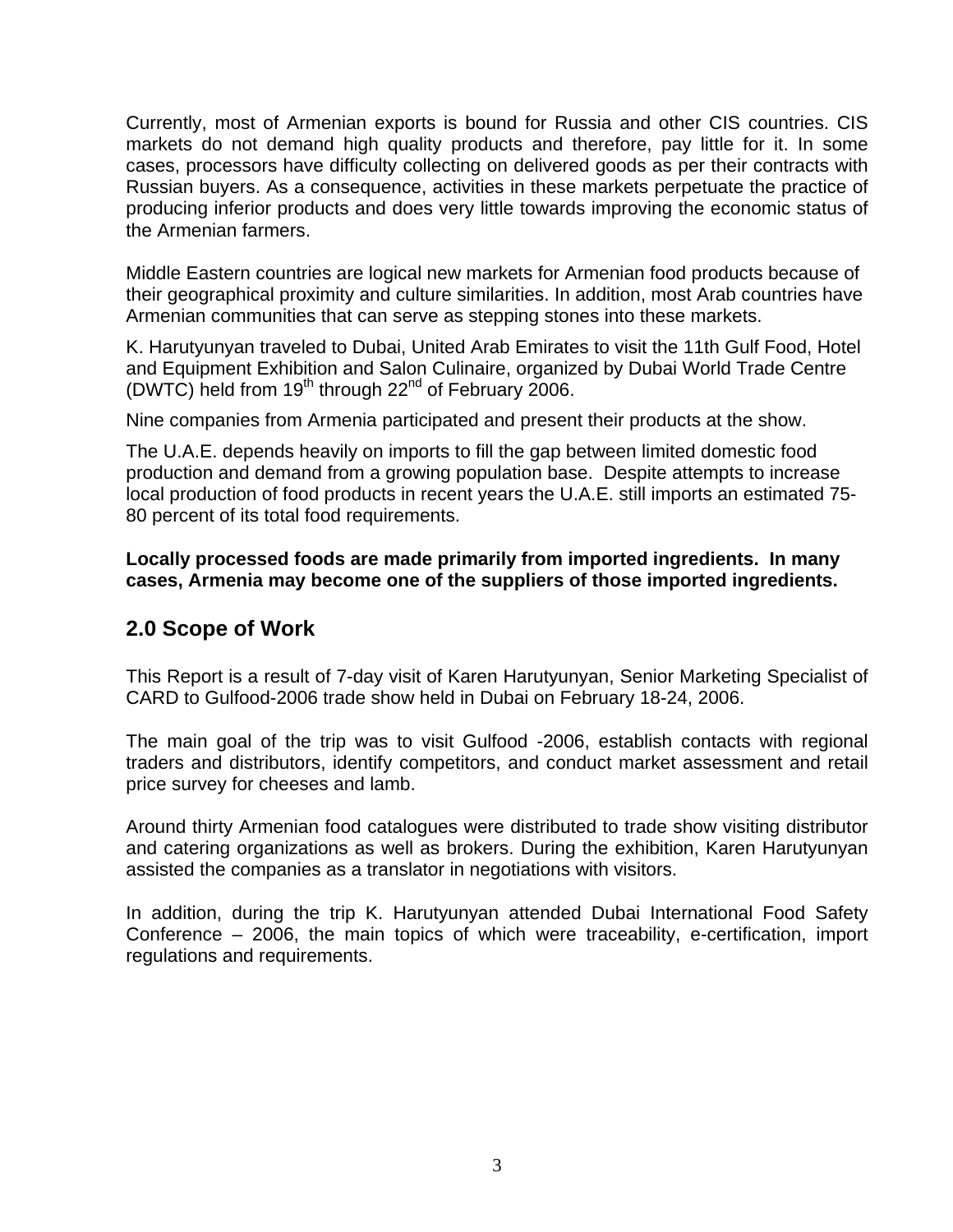# **3.0 Country Profile**

# **Map of UAE**



The UAE has an open economy with a high per capita income and a sizable annual trade surplus. Its wealth is based on oil and gas output (about 30% of GDP), and the fortunes of the economy fluctuate with the prices of those commodities. Since the discovery of oil in the UAE more than 30 years ago, the UAE has undergone a profound transformation from an impoverished region of small desert principalities to a modern state with a high standard of living. At present levels of production, oil and gas reserves should last for more than 100 years. The government has increased spending on job creation and infrastructure expansion and is opening up its utilities to greater private sector involvement.

|                           | 2004     | 2005     | 2006 Forecast |
|---------------------------|----------|----------|---------------|
| Population (million)      | 4.3      | 4.7      | n.a.          |
| GDP (US\$ billion)        | 103.1    | 118.4    | n.a.          |
| Real GDP growth (%)       | 7.4      | 6.7      | 4.2           |
| GDP per capita (US\$)     | 23,870.0 | 25,190.0 | n.a.          |
| Inflation (%)             | 4.4      | 6.0      | 4.5           |
| Exports (US\$ billion)    | 82.7     | 102.3    | n.a.          |
| Growth (%)                | 23.0     | 23.7     | n.a.          |
| Imports (US\$ billion)    | 54.2     | 60.2     | n.a.          |
| Growth (%)                | 18.0     | 11.1     | n.a.          |
| Exchange Rate (US\$ $1 =$ | 3.67     | 3.67     | 3.67          |
| dirhams)                  |          |          |               |

## **3.1 Major Economic Indicators**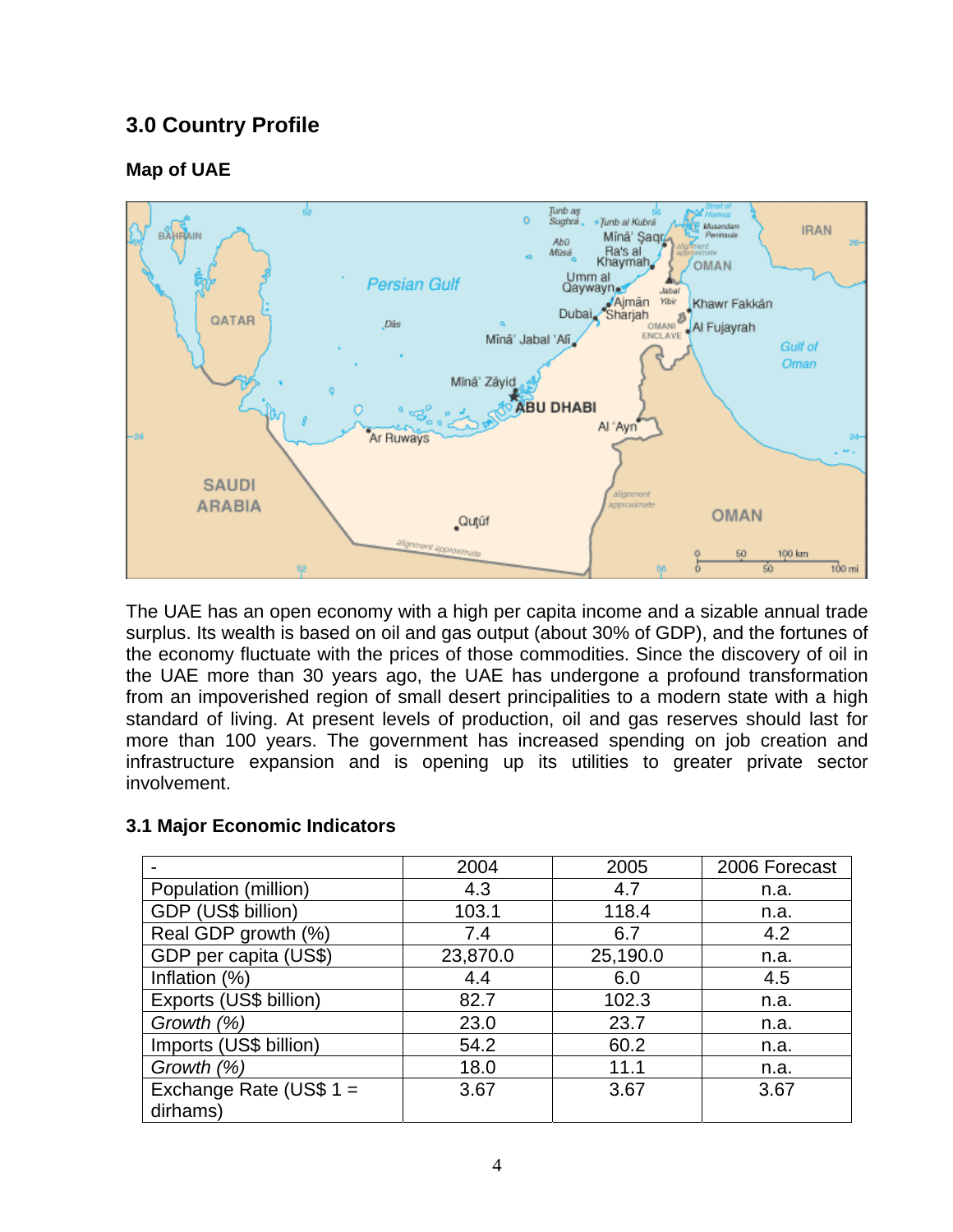## **3.2 Recent Developments**

- The surge in oil prices has substantially strengthened the UAE economy. While UAE's oil industry has received a boost, demand for re-exports from its neighboring countries has also strengthened its trading activities.
- The UAE government endeavors to further diversify its economy. While investing in the downstream oil industry such as petrochemical production, the government renders strong support to its non-oil sectors, with a visionary plan to turn the country into a regional commercial centre, covering trading, tourism, finance, information technology and media.

# **3.3 Current Economic Situation**

The oil sector continues to play an important role in the UAE economy, representing more than one-third of its GDP. High oil prices have therefore given the UAE economy a boost. In addition to exporting crude oil, the UAE continues to invest heavily in the development of its petrochemical industry. The major strategy of the UAE, however, is to diversify its economy by developing trading, financial and technological industries as well as tourism. Dubai is already a well-known trading hub in the region. In 2005, the UAE economy is estimated to grow by 6.7%.

Endowed with abundant petroleum and gas reserves, Abu Dhabi contributed to almost 60% of the UAE's GDP. Other emirates with stronger role in the national economy include Dubai and Sharjah. There are economic specialisations among different emirates: Abu Dhabi in energy-based industries; Dubai in commercial and financial services, telecommunications, tourism and trading; Sharjah in light manufacturing; and the northern emirates in agriculture, quarrying and cement manufacturing. In the coming years, Abu Dhabi will concentrate on the development and manufacturing of hydrocarbons and other petrochemicals. It will also accelerate the pace of private participation in government projects, such as infrastructure. Meanwhile, Dubai will speed up its economic diversification, developing the emirate's trading, tourism, media, shipping, and financial and commercial services.

Indeed, tourism in the UAE, particularly Dubai, has made remarkable achievements over the past decade. For example, Dubai's shopping festival (normally held in March and April) attracts more than one million visitors to the emirate. From 1999 to 2004, the number of Dubai's hotel guests had doubled to 5.4 million.

As part of its diversification initiatives, the UAE government makes great effort on developing its free zones. Today, there are 13 free zones in operation in the country. Many of them have specialised themes, for instance, in IT, media, finance, gold and jewellery and healthcare. To encourage foreign participation, 100% foreign ownership of companies is allowed in free zones. Among the free zones, Dubai's Jebel Ali free zone (JAFZ) is the largest one. Today, more than 4,000 business entities from over 100 countries are represented in JAFZ.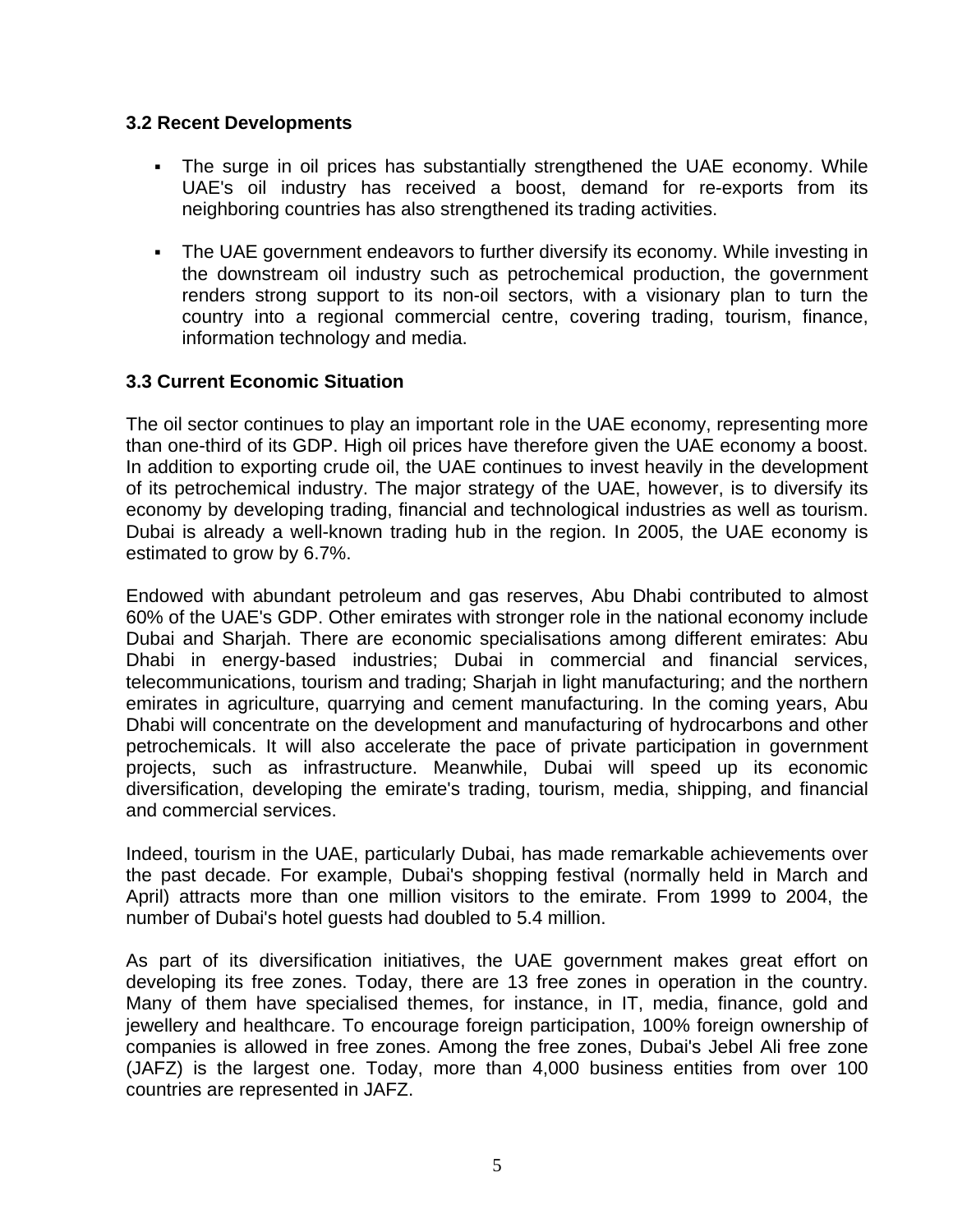The UAE currency, i.e. dirham, remains sound, reflecting the public's confidence in its peg to the US dollar at Dh3.671 : US\$1. This is largely due to the build-up of currentaccount surplus in addition to substantial official and unofficial foreign reserves.

# **3.4 Trade Policy**

The UAE is a member of the World Trade Organisation (WTO), and maintains a rather liberal trade regime. Imports are subject to few controls except for the import of arms and ammunition, alcoholic beverages, agricultural pesticides, narcotics and pork products. Israeli goods are also prohibited. There are no exchange controls in the UAE. However, all importers have to apply for a licence, and an importer can import only those goods specified in the licence.

Customs duty is calculated on the CIF value at the rate of 5%. Imports of all intoxicating liquors will be subject to a 50% customs duty on their CIF value, while the rate for tobacco products is 100% of the CIF value. CIF value will normally be calculated on the value declared on the commercial invoices covering the relative shipment, but Customs is not bound to accept the figures shown, and may set an estimated value on the goods, which shall be final, as far as the duty is concerned.

There is no specific labeling requirement on goods in general, but food labels have to contain product and brand names, production and expiry dates, country of origin, name of the manufacturer, net weight in metric units, and a list of ingredients and additives in descending order of proportion. All fats and oils used as ingredients must be specifically identified on the label. Labels should be in Arabic, or both Arabic and English.

The tie between the UAE and its fellow members of the Gulf Co-operation Council (GCC) -- Bahrain, Kuwait, Oman, Qatar and Saudi Arabia -- is strong. In November 1999, the GCC agreed to form a customs union. The customs union took effect from 1 January 2003.

**The accord establishes a single tariff of 5% on 1,500 imported items from nonmember countries. It also provides a list of other essential items that can be imported duty-free. Under the accord, goods imported into the GCC area can be freely transported subsequently throughout the region without paying additional tariffs.** 

**Imports partners:** China 10%, India 9.8%, Japan 6.8%, Germany 6.5%, UK 6.2%, France 6.1%, U.S. 6% (2004)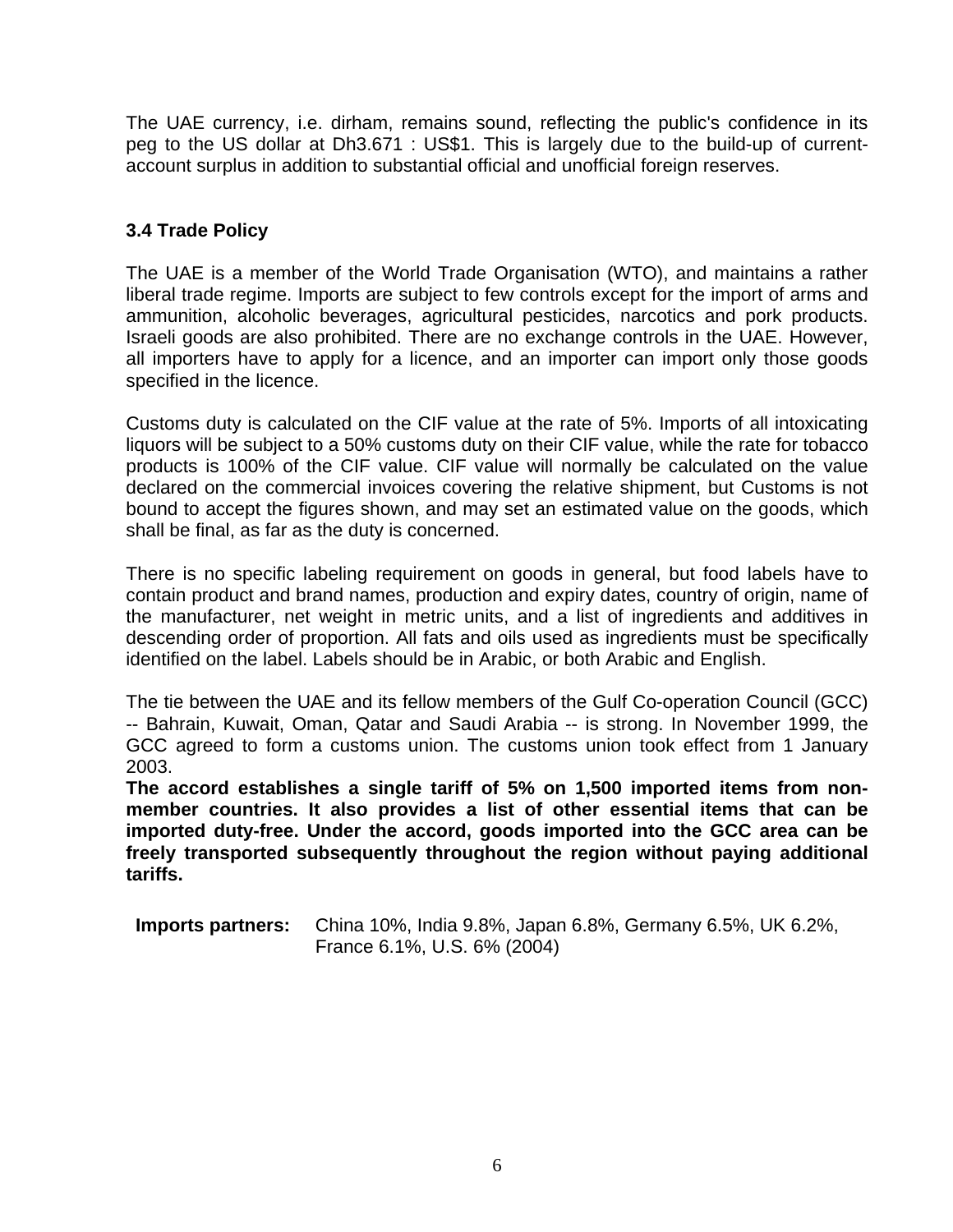# **4.0 Gulfood 2006**

# **4.1 Background Information**

The 11th Gulf Food, Hotel and Equipment Exhibition and Salon Culinaire, organized by Dubai World Trade Centre (DWTC), was held at the Dubai International Convention and Exhibition Centre (DICEC) from  $19<sup>th</sup>$  through 22<sup>nd</sup> of February 2006.

In recent years, the Middle East has become one of the most important food and drink markets in the world. The region as a whole is home to more than 237 million consumers with a GNP in excess of USD 1.4 trillion. In addition, residents of the UAE and other Gulf states spend USD 9.5 billion annually on foods consumed outside their homes.

According to statistics from the World Bank, the GCC's annual food imports alone exceeded USD 12 billion in 2004. More than 90 percent of the region's food and beverage needs are imported. When the associated value of equipment, expertise and hospitality is added in, it represents one of the largest areas of economic growth in the region.

Not surprisingly, with such significant opportunities for business development on offer, Gulfood has become the largest food show of its kind in the region.

Last year's show saw exhibitor numbers increase by 15%, the number of national pavilions jump by 50 percent and visitors more than double over the previous edition. This has prompted the organizers to respond to the growing market demands by increasing the frequency of the show making Gulfood an annual event as it was previously organized once per two years only.

The trade show is considered a must for local, regional, and international professionals from the food and beverage, hotel, technology, catering, foodservice, supermarket, equipment, and restaurant sectors. More than 30,000 trade visitors from over 120 countries attended the exhibition.

With exhibitors from more than 70 countries, new national groups on the food side include Denmark, Serbia and South Africa together with Austria, Cyprus, Greece, Korea, Taiwan and USA joining Gulfood for the first time in the equipment section.

# **4.2 Armenian Companies in the Gulfood 2006**

Armenian companies presented their products in the Gulfood 2006 as well. The participation of nine Armenian companies was sponsored by DAI-ASME on 50 % cost sharing basis. In addition, DAI-ASME was presented by its own booth.

| No. | Company name | <b>Brief profile</b>                 | <b>Products</b>                                                                     | Contacts                                     |
|-----|--------------|--------------------------------------|-------------------------------------------------------------------------------------|----------------------------------------------|
|     | Akvatekh     | Fish breeding,<br>processing company | Chilled, smoked,<br>frozen, pickled fish  1 Kajaznouni Str.                         | Yerevan, RA                                  |
|     |              |                                      | and caviar                                                                          | Tel.: 572256                                 |
| 2.  | Arega        | Cannery                              | Tin cans, tomato<br>paste and jam in<br>metal cans,<br>tomatoes with<br>their juice | Kotayk Marz, Jrvezh<br> tel.: 634834, 646236 |

The following companies were present in the Expo: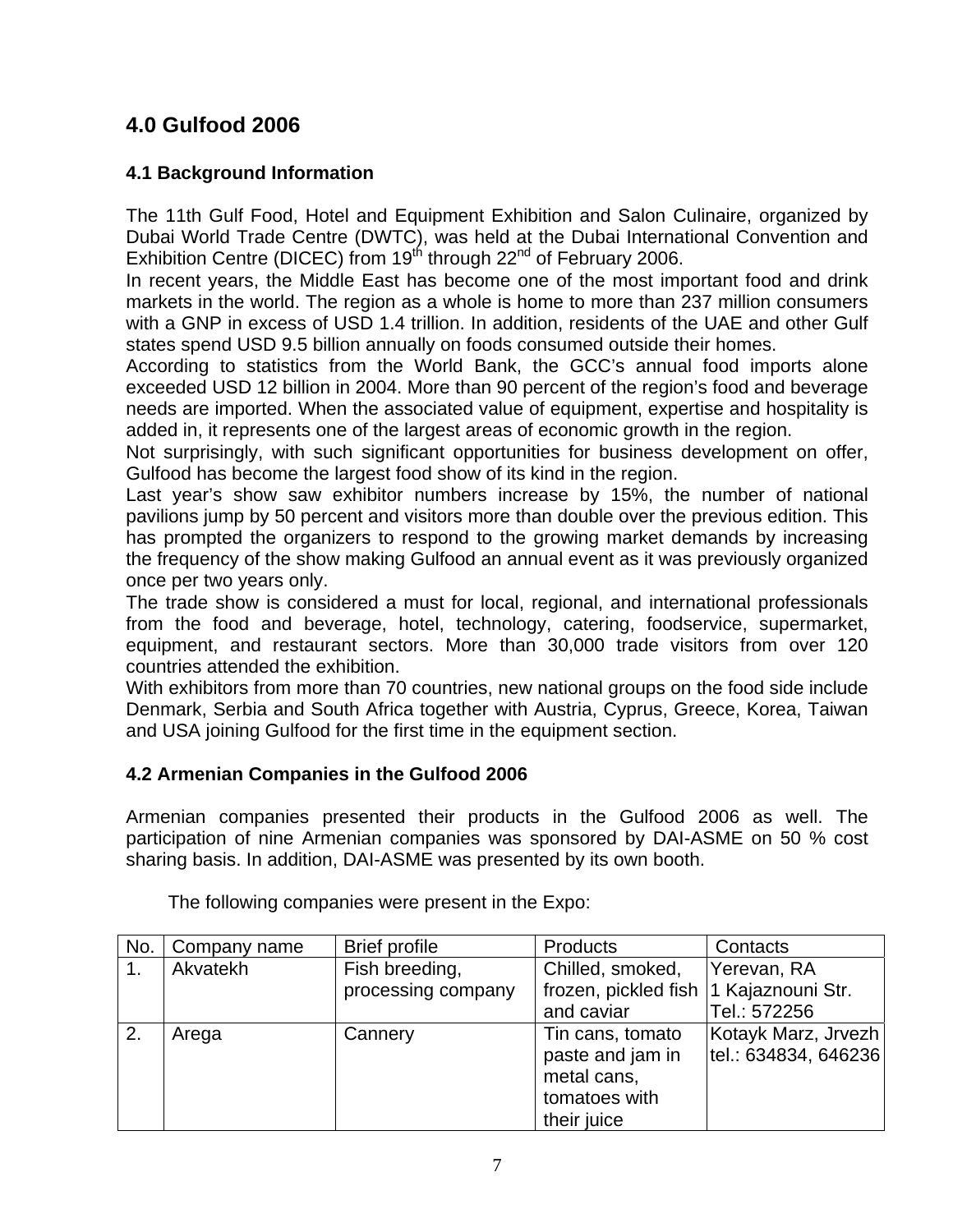| $\overline{3}$ . | Armen-Hamik<br>Yeghbairner JV<br>Co. Ltd        | Coffee processing<br>company                                                                                       | Coffee, instant<br>coffee, instant<br>coffee mix 3 in 1<br>with creamer,<br>cocoa powder,<br>ice-fruit tea. | Geghashen Village,<br>Kotayk Marz.<br>Tel.: 222 22231                         |
|------------------|-------------------------------------------------|--------------------------------------------------------------------------------------------------------------------|-------------------------------------------------------------------------------------------------------------|-------------------------------------------------------------------------------|
| 4.               | Ashtarak-Kat                                    | Dairy products, jams<br>and confiture under<br>brand "Legends of<br>Armenia"                                       | Sour-cream, plain<br>and flavored<br>yoghurts, jams<br>and confiture                                        | Agarak Village,<br>Aragatsotn Marz<br>Tel.: 10 245430                         |
| 5.               | <b>Golden Spring</b><br><b>LLC</b>              | Exclusive distributor<br>of "Noyan" juices,<br>canned vegetables<br>and preserves in the<br>Middle East.           | Juices, canned<br>vegetables and<br>preserves                                                               | P.O. Box 84762,<br>Dubai, UAE.<br>Tel.: 9714 2674338                          |
| 6.               | Hagenas                                         | Food additives and<br>supplements                                                                                  | Apricot tablets,<br>sea-buckthorn and<br>pumpkin seed oils<br>and extracts                                  | Artashat, Ararat<br>Marz, 21 Ogostosi<br>23 str., apt. 48<br>Tel.: 10 466 466 |
| 7.               | <b>Rafael Contini</b><br><b>Trading Company</b> | Established in 1998,<br>involved in production<br>of ground coffee, 90%<br>of production is<br>exported to Georgia | "Rio Grande"<br>ground coffee                                                                               | 5/3 Miasnikyan Str.,<br>Yerevan<br>Tel.: 10 442810                            |
| 8.               | <b>Sis Natural</b>                              | Manufacture of<br>natural juices and<br>canned vegetables                                                          | Juices and canned<br>vegetables                                                                             | Yerevan,<br>2 Mamikonyants St.<br>Tel.: 10 233336                             |
| 9.               | Waterlok                                        | Manufacture of<br>"Aparan" spring<br>water, "Armenia"<br>mineral water,<br>preforms and PET<br>bottles             | <b>Bottled spring</b><br>water                                                                              | Yerevan, Fuciki St.<br>27<br>Tel.: 10 392461                                  |

The Armenian companies were displaying the products in Armenian pavilion and in nicely designed and arranged booths. Overall, almost all companies were satisfied by the results of the exhibition, though some of them were first time displaying their products overseas. More detailed information on outcomes of Armenian companies' participation in the exhibition is available in the report of Samvel Shahbazyan, business advisor of DAI-ASME.

On the last day of the event, the US Ambassador to Armenia John Evans visited the exhibition and approached to each booth in the Armenian pavilion to express his interest in the achieved successes.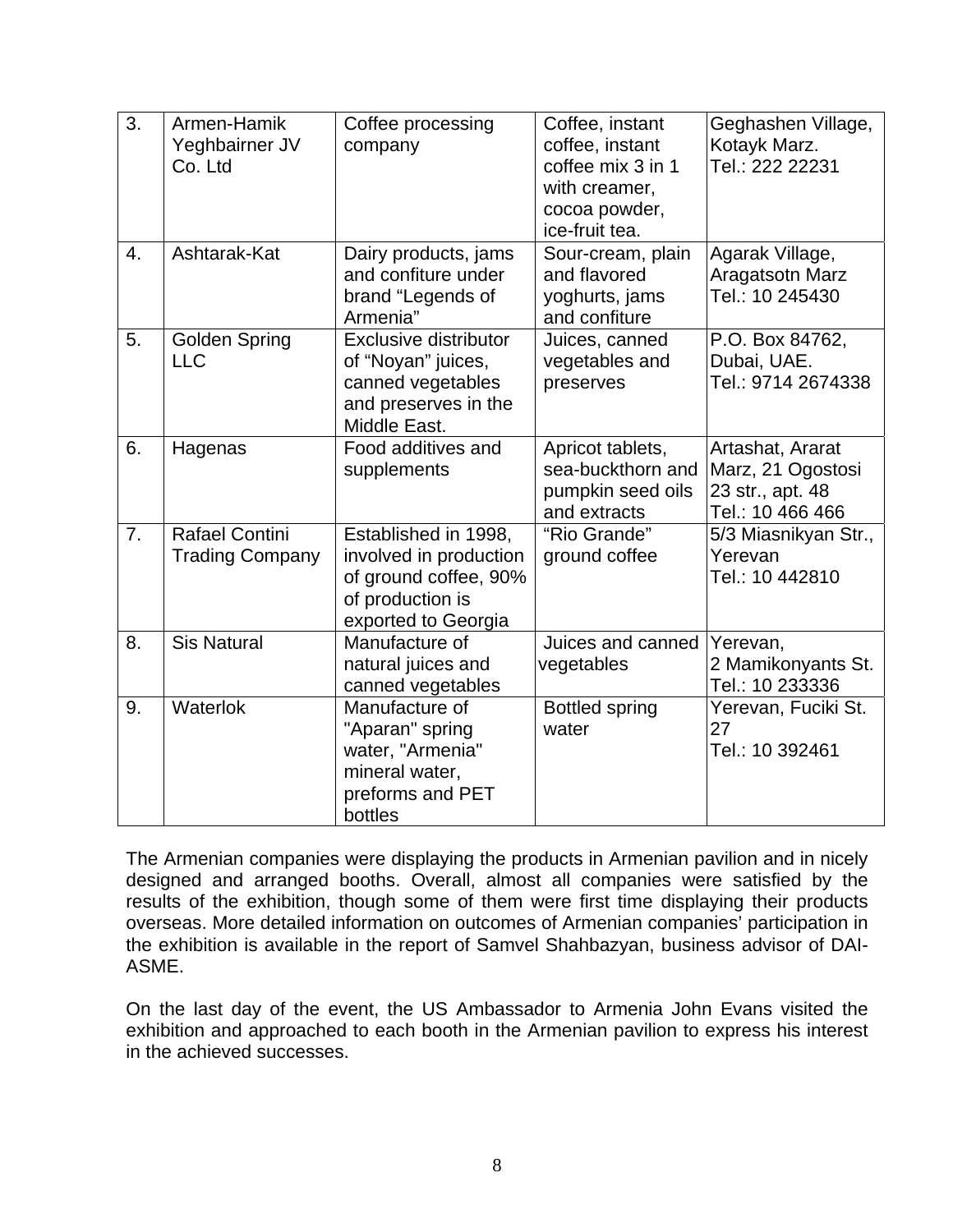## **4.3 Dubai International Food Safety Conference – 2006**

The Food Safety Conference was devoted mainly to three topics, which are traceability, e-certification, import regulations and requirements.

Food safety and marketing regulations specialists from Canada, Australia, New Zealand, Saudi Arabia, Bahrain and U.A.E. had presentations on the following issues:

- 1. *Food Import and Export Procedures in UA.E*., presented by Mr. Kh. Al Awadi, Assistant Director of the Public Health Department & Head of the Food Control Section, Dubai Municipality
- 2. *Food Safety and Problems associated with Food Trades*, presented by Dr. Abdulla Ahmed Abdulla Ali, Chief of Food Control Section, Public Health Directorate, Bahrain includes certification form (see appendix I, II, etc.)
- 3. *Importance of Traceability in the Food Industry*, presented by Mr. Norman Cheesman, Director of Can-Trace, Canada
- 4. *Electronic Certification System for Animal Products Trade The New Zealand Example,* presented by Dr. Peter Gollan, Senior Program Manager, Market Access, New Zealand Food Safety Authority
- 5. *Food Safety System in the Dairy Industry*, Dr. Anne M. Astin, Chief Executive Officer, Dairy Food Safety, Victoria, Australia
- 6. *International Food Laws and Regulations,* Mr. Syed Amjad All, Codex Commission
- 7. *Food Safety System in the Meat Industry,* Ms Heather Haines, Senior Scientist, Department of Primary Industry Research Victoria, Australia
- 8. *Food Safety Challenges in the Middle East (with emphasis on the Gulf Region),* Dr. Vincent Hegarty, Dean of College of Food and Agriculture, U.A.E University

The acquired knowledge was useful and applicable while developing our strategies for entering the Dubai market. All the materials of the seminar are available for further use of CARD employees.

# **5.0 Food Marketing Regulations**

## **5.1 Food Law Overview**

The United Arab Emirates (UAE) is a member of the Gulf Cooperation Council (GCC), which includes: Bahrain, Kuwait, Oman, Qatar and Saudi Arabia.

GCC member states continue to work towards harmonizing their food import standards with international standards, such as CODEX and OIE.

In 1993 the GCC ratified Gulf Standard (GS) 150/1993, Part I that established shelf-life standards for 118 products. This was the first major effort towards harmonizing food regulations GCC-wide.

For the most part, local regulations are based on GCC standards, when available. In the absence of GCC approved standards, in the UAE the General Secretariat of Municipalities (GSM) and the newly established "Emirates Standards & Measurements Organization" (ESMO) set the food safety regulations jointly. These regulations are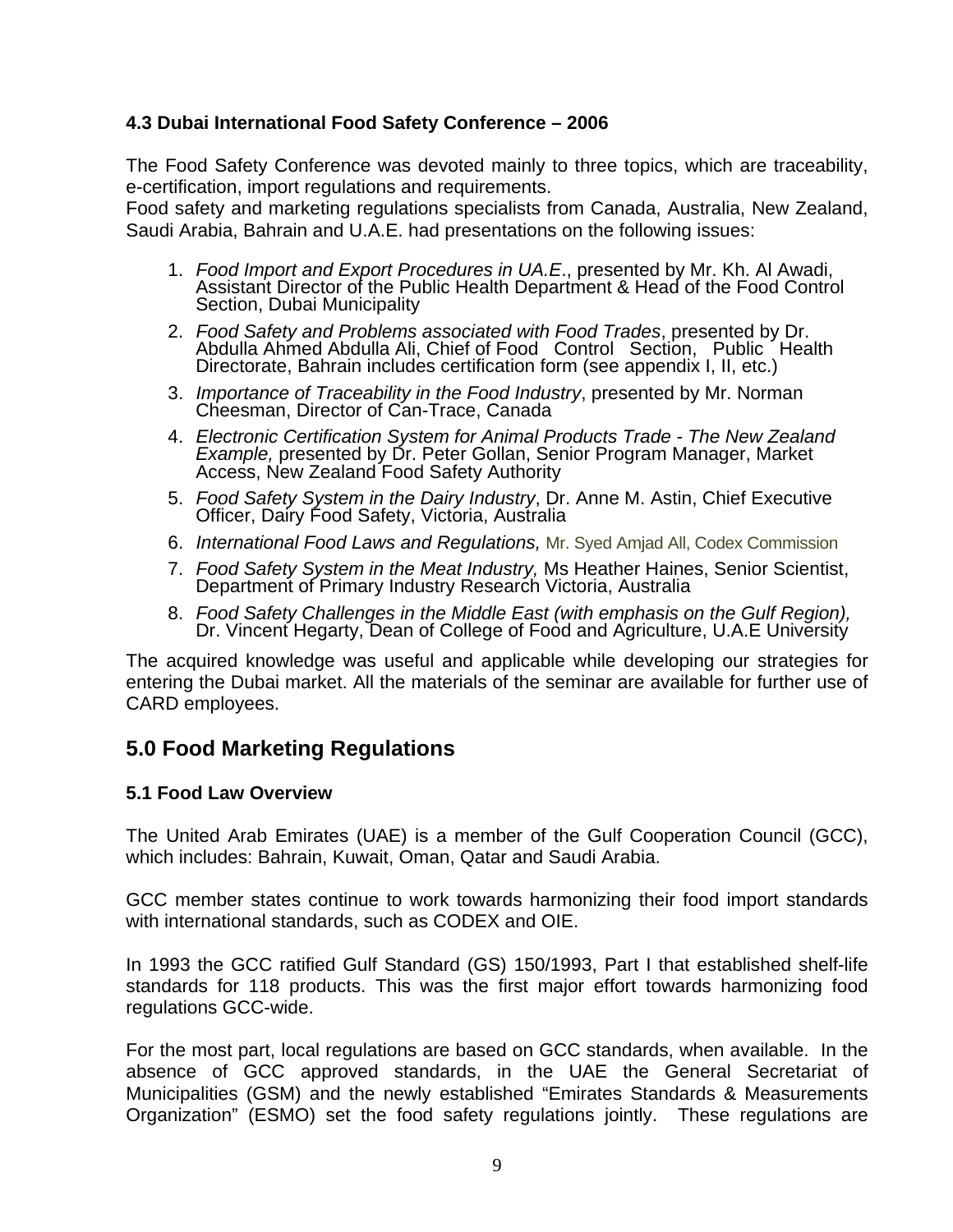usually based on recommendations made by the National Food Safety Committee (NFSC) on food related matters and by the Veterinary Committee (VC) on meat and poultry related matters.

The National Food Safety Committee (NFSC) consists of:

- Two representatives each from Abu Dhabi, Dubai and Sharjah municipalities;
- One representative each from the remaining five municipalities of the UAE;
- One representative each from the Ministries of Foreign Affairs, Economy & Industry, Agriculture & Fisheries (Agriculture Section) and Health;
- The Secretary General of the GSM;
- One representative from ESMO; and
- One representative from Al Ain University.

The Veterinary Committee (VC) consists of:

- One representative from the veterinary section of each eight municipalities of the UAE;
- One representative from the (Animal Wealth Department, Ministry of Agriculture and Fisheries.

The health department of each municipality is responsible for enforcing food safety standards on locally produced and imported foods through its food control section. While information is shared between municipalities, they operate independently. The municipalities of Dubai, Abu Dhabi, and Sharjah are the major entry points for imported food products, in descending order of trade volume and value.

Food products are regularly inspected at time of import, at production facilities and at point-of-sale. Fines are levied and products destroyed for severe violations. Imported and locally produced food products are subject to the same food safety regulations and labeling requirements. At present there are no environmental laws regulating food product packaging.

The UAE is a growing market for high value food products. Food is imported from more than 90 countries. The country is free trade oriented but does apply several non-tariff trade barriers in addition to the unified customs tariff, a major change in the country's previous position. It is very active in the re-export of food products to neighboring countries with more than 50 percent estimated eventually re-exported. The major regulatory inconsistencies which can be barriers facing Armenian suppliers include:

- I. Shelf life standards that is not science-based,
- II. Labeling of production and expiry dates on most food products,
- III. The requirement of at least one-half a product's shelf life is remaining at time of import.

In January 2003, the UAE implemented the "GCC Unified Customs Law and Single Customs Tariff" (UCL). The UCL established a unified customs tariff of five percent on practically all processed food product. Under the UCL, live animals, fresh fruit and vegetables, seafood, grains, flour, tea, sugar, spices and seeds for planting are exempt from any duty.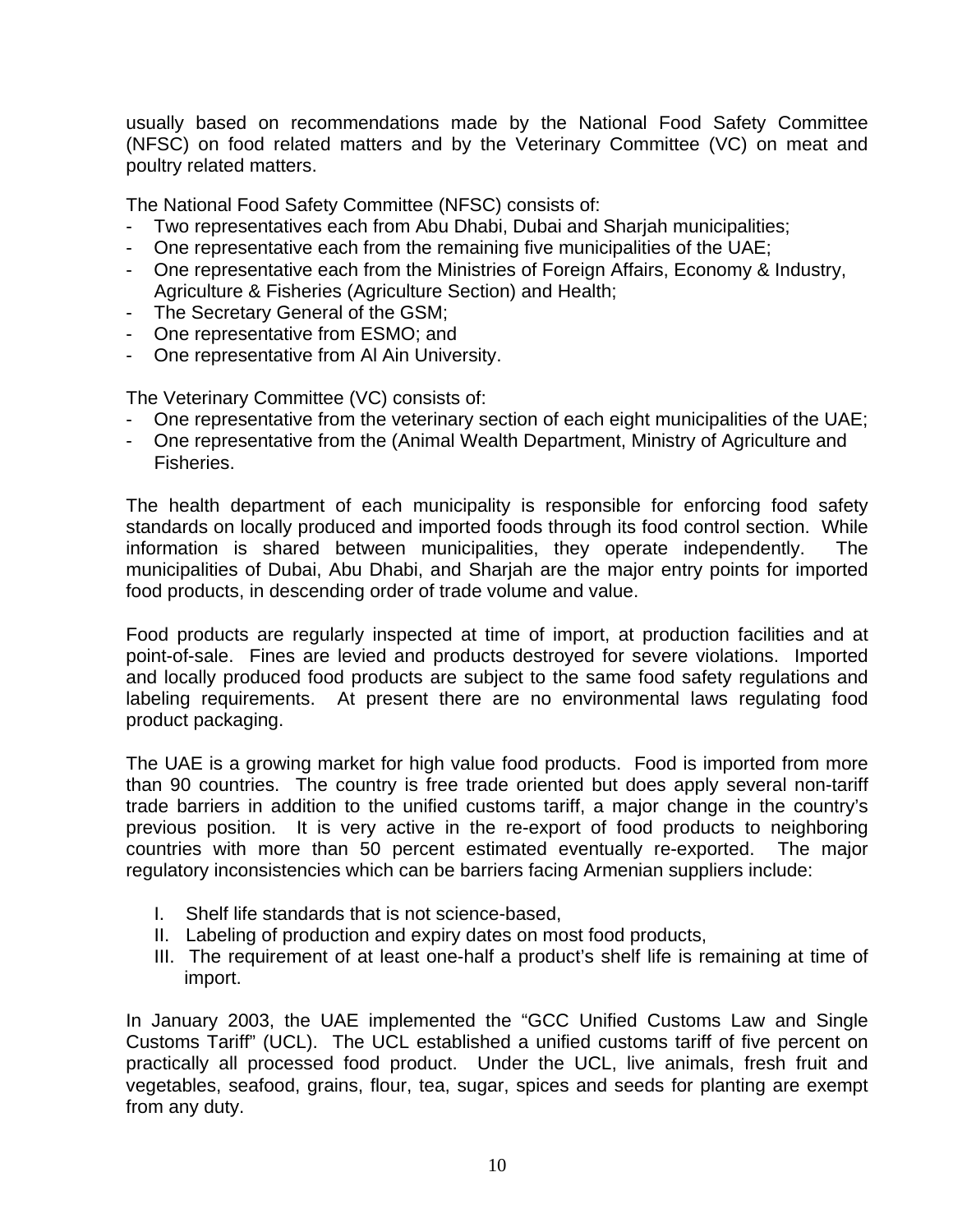The UCL also established a single entry point policy. In other words, a product entering any GCC member market would pay the appropriate duty at point of entry into the GCC, and then be permitted duty free transit among GCC member countries. To date, however, not every GCC country has implemented the single entry point policy for a variety of reasons, including disparity of food control procedures, quality of health laboratories and procedures for dividing tariff proceeds among member countries.

For the most part UAE officials work with companies to ensure that food and agricultural imports are not unduly disrupted or delayed at port of entry. Their work could be greatly reduced by adding more transparency to the regulatory system thru proper notification to the WTO and thru public announcement of changes. The present practice of sending notice to only a few major trading houses is insufficient to meet the requirements of a country that is so integrated in the international trade arena. Such private notification tends to spur public question of the UAE regulatory establishment and its mandate. Further, actions taken this past year by public health officials that were based on international press reports, not domestic or international standards, raise additional questions regarding the country's commitment to its international obligations.

Therefore, because of changing regulations and the enforcement autonomy of each GCC member country, exporters are strongly encouraged to work closely with their importers to obtain pre-export label and product clearance.

# **5.2 Labeling Requirements**

For the most part, the UAE enforces the GCC regional "Gulf Standard" (GS) 9/1995 which regulates labeling of food. A major exception to this standard is that the UAE, so far, accepts English-only labels and does not enforce the Arabic-label requirement on food products. However, given this country is a major transshipment point to the rest of the Arabic speaking region, bilingual labels (e.g., Arabic/English) or Arabic stickers containing crucial label information is recommended. Once a unified GCC food standard is adopted and enforced, all products imported into a GCC member country would require a bilingual label.

Under current UAE regulations, a food label must contain the following information:

- Product and brand name;
- Ingredients in descending order of proportion;
- Additives using their "E" number (group names are accepted, see appendix B.);
- The origin of all animal fats (should be of Halal origin);
- Net content in metric units;
- Production and expiry dates (see below for details);
- Country of origin;

 $\overline{a}$ 

- Manufacturer's/exporter's name and address;
- Special storage and preparation instructions, if any.

<span id="page-10-0"></span><sup>\*</sup> Note: usage of pork fat, as with all pork related products as ingredients, is restricted. Non-Halal meats are permitted import thru an exemption issued by the Director, Food Control Section of the municipality subject to certain restrictions such as to be sold to non-Moslems in designated establishments only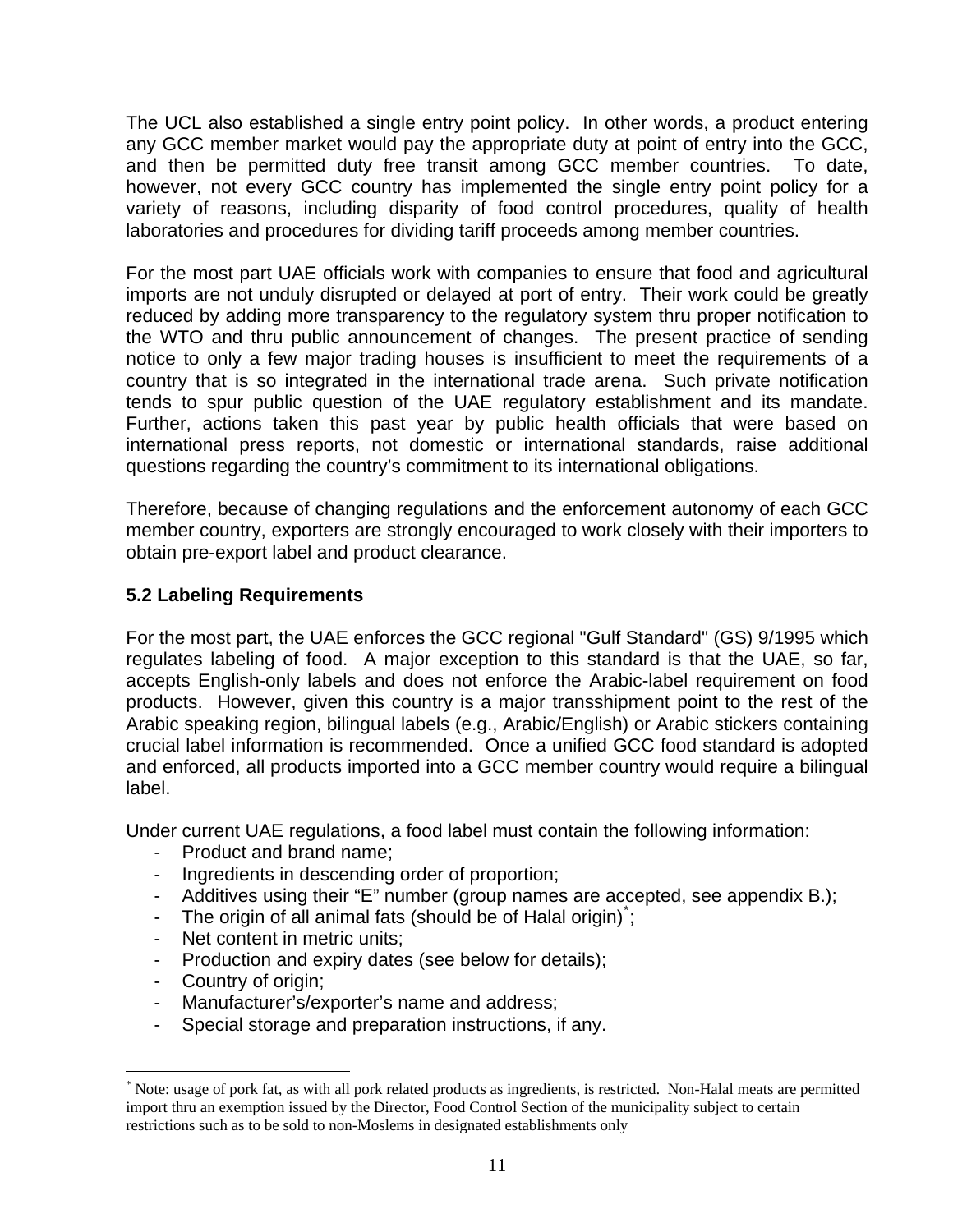Labeling regulations apply to products shipped in bulk and institutional-sized containers. For example, bulk cartons of fresh fruits and vegetables must contain most label information, but need not carry production/expiry dates.

Labels for specialty foods, such as diet, health and baby foods, must contain detailed information about the product's vitamin and mineral contents, nutritive value per 100 grams and proper use and storage. For example, the U.S. nutritional panel is acceptable and may eventually be the basis for local nutritional labeling standards. There is no RDA labeling requirement.

Labels for pork and pork containing products must comply with general labeling requirements and must clearly state that the product contains pork. Food labels may not contain pictures of, nor may recipes list pork or alcohol. Alcoholic beverages and alcohol containing products can be imported but only through authorized importers and retail shops.

The U.A.E. enforces the GCC GS 150/1993, Part I, which regulates the shelf-life durations for approximately 118 food products. Under GS 150, production/expiry dates for selected products must be engraved, embossed, printed or stamped directly onto the original label or primary packaging at the time of production, using indelible ink. P/E dates printed on stickers is not an acceptable alternative. Only one set of P/E dates on the label is permitted. P/E dates must be printed in the following fashion, depending upon the shelf-life of the product:

- Day/month/year for products with a shelf-life of six months or less;
- Month/year for products with a shelf-life longer than six months.

Under the month/year format, the last day of the month is considered the expiry date. The month may be printed in numbers or letters. For example, both 3/03 and March 03 are acceptable formats.

The word "Production" or the letter "P" must precede the production date. The expiry date must be preceded by one of the following statements: "Expiration (date)"; "Use by (date)"; "Use before (date)"; "Sell by (date)"; "Valid until (date) from the date of production"; or the letter "E."

With few exceptions, a product must have at least one-half of its shelf life remaining at the time of import. Meat and poultry products must be imported within four months of their date of production, regardless of the length of their shelf life.

The following products are specifically exempt from expiration dates: salt, white sugar, dried legumes, dried vegetables, spices and other condiments, tea and rice. However, importers prefer to have such products labeled with production and expiry dates, as consumers tend not to be aware of this exemption.

Most major municipalities offer the following services to facilitate food product imports: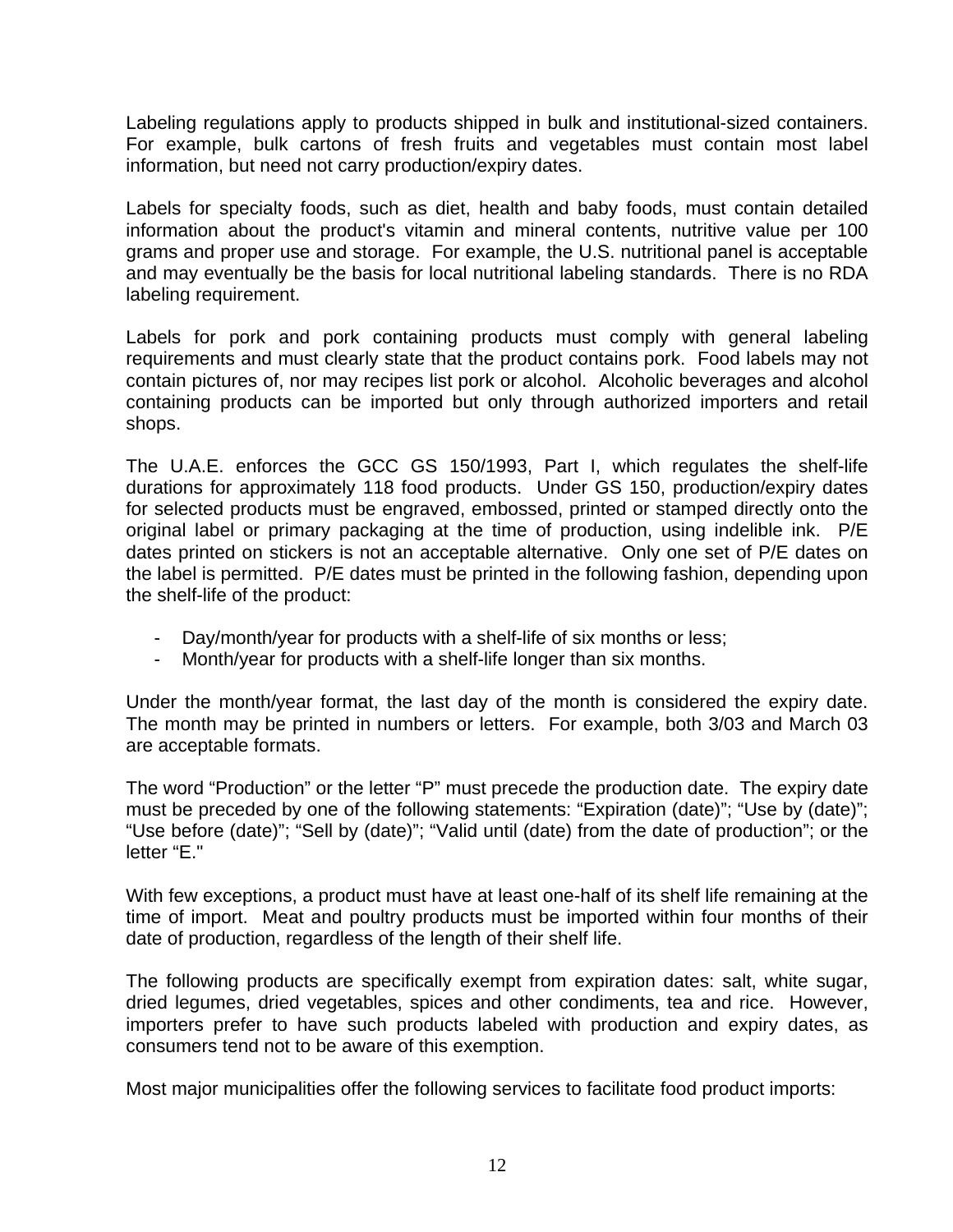- Pre-shipment approval of food labels: Copies of labels can be sent (fax copies are acceptable) directly to inspection officials for review, free-of-charge. If approved, a notice will be issued to accompany the product and facilitate inspection at the time of arrival.
- Pre-shipment approval of products: Officials will analyze a product to determine compliance with food ingredient standards. Costs involved vary, depending on type of product and ingredients. Laboratory testing normally is required on first consignments to the UAE.

Occasionally, local health officials will permit the importation of food products with minor labeling infractions. Exemptions are granted on a one-time basis and the sale of such products usually is limited to institutional end users.

In view of the most nations now changing to accept/adopt the Codex Alimentarius and following the recommendations of the WTO, it is expected that the UAE will move in the future to adopt the Codex's labeling regulations.

## **5.3 Other Regulations and Requirements**

All imported food products must be accompanied by:

- A health certificate issued by the appropriate government agency in the United States, attesting to the product's fitness for human consumption;
- A Halal slaughter certificate issued by an U.A.E.-approved Islamic Center must accompany all meat and poultry products,
- Bill of Entry or Airway Bill;
- Packing list.

The UAE Embassy or one of delegates in the United States must notarize health and Halal slaughter certificates.

There are no special packaging or container size requirements for food products. The UAE does not allow the importation of irradiated food products. A radiation-free certificate is required for food products from Europe and Asia.

There are no specific requirements for imported food samples. Samples for food shows and other promotional events are routinely exempt from local labeling and shelf life requirements. Product samples must be clearly marked as samples and accompanied by a statement claiming that they are not for sale.

Since 1998 the U.A.E. has levied a commercial invoice legalization fee (equivalent to 1 percent of the consignment value) on all imported products. The fee can be paid at the U.A.E. Embassy/Consulate in the United States or in the U.A.E. upon arrival. Products will not be released from Customs until the fee is paid.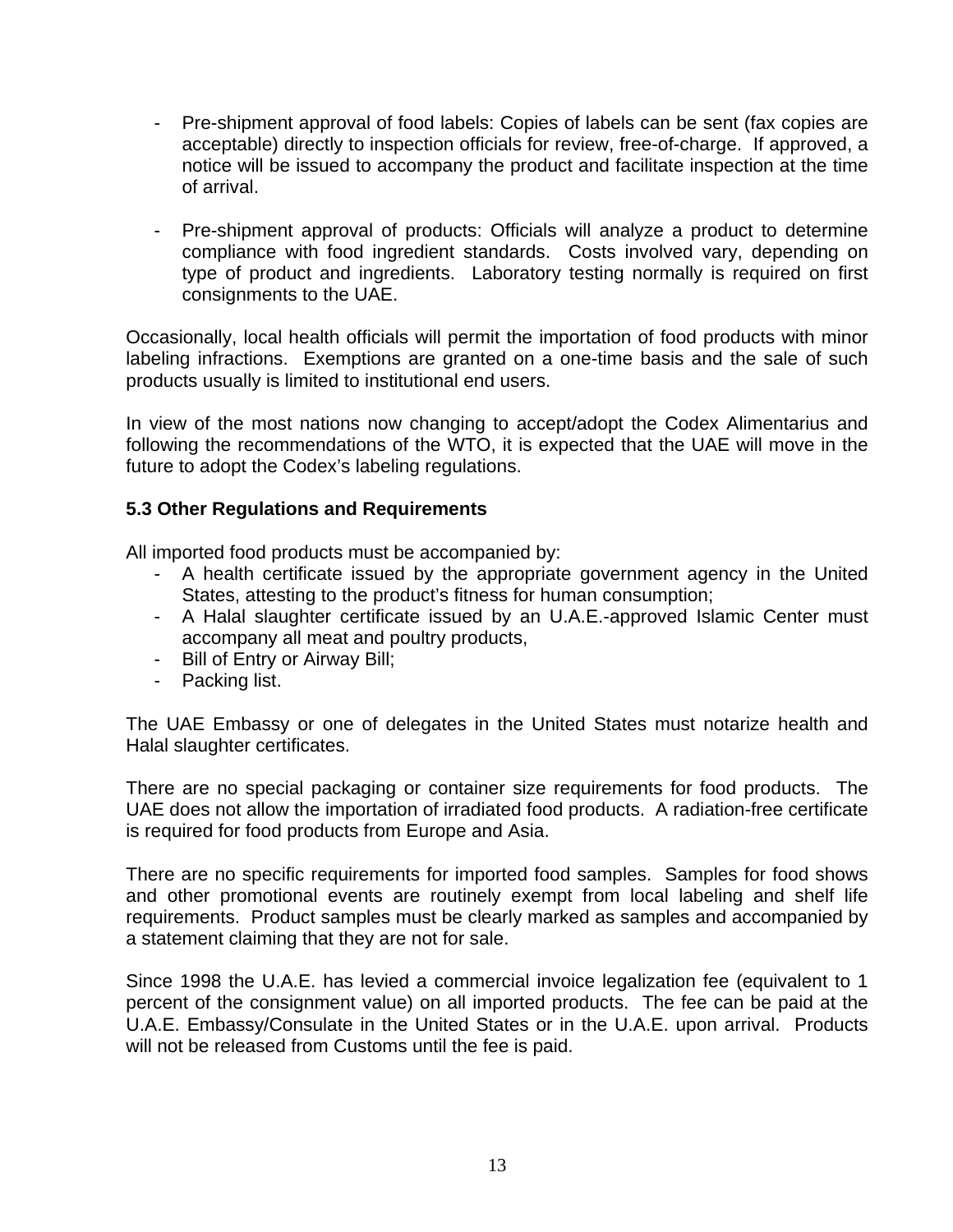## **5.4 Import Procedures**

The U.A.E. boasts some of the most modern air and seaport facilities in the world. Food shipments usually are off loaded, inspected by health officials and cleared through customs within hours of arrival at port. (Dubai ports are the primary entry points for food products.)

Every food shipment is subject to visual inspection upon arrival to ensure compliance with label and shelf life regulations. Shipments are subject to random laboratory analysis. Baby foods and edible oils are subject to 100 percent sampling. Other food products are sampled in accordance with the sampling policy manual, which sets out the frequency of sampling based on food type, brand and country of origin. A consignment undergoing laboratory analysis is stored under bonded warehouse selected by the importer, within the same emirate of arrival. Laboratory results are generally known within 5-10 days. Newto-market food products are subject to thorough laboratory analysis. Once cleared, they are subject to random sampling as are other food products on the market.

A product will be rejected if found unfit for human consumption or if non-compliant with label requirements. In either case, the product would be destroyed by the local municipality or re-exported to the country of origin within 30 days, at the importers discretion. Products not conforming to label requirements may be permitted to be reexported to a third country (non-GCC). Fines may be imposed, depending on the severity of the violation.

A product rejection may be appealed to the Health Department having jurisdiction over that port. A special committee within the municipality will review the petition and issue a final decision normally within a few days to one week. The committee's decision is final.

In case of a minor label infraction, a shipment may be permitted entry on a one-time basis for limited sale, i.e., to institutional end-users only. A major infraction, such as improper labeling of products containing pork or tampering with P/E dates, is severely punished, particularly those infractions discovered after import. Such products are automatically banned from import, usually for several months, and the brand name and importer is often reported in the press.

## **5.5 Major Regulatory Agencies**

Federal Government Contacts:

- □ H. E. Jassim M. Darwish, Secretary General Oversight of National food
- □ Mr. Obeid Bin Essa Ahmed, Assistant Sec. General Safety Committee General Secretariat of U.A.E. Municipalities P.O. Box 5665 Dubai, U.A.E. Tel: (9714) 223-7785; Fax: (9714)223-6136 E-mail: [gsmdxb@emirates.net.ae](mailto:gsmdxb@emirates.net.ae)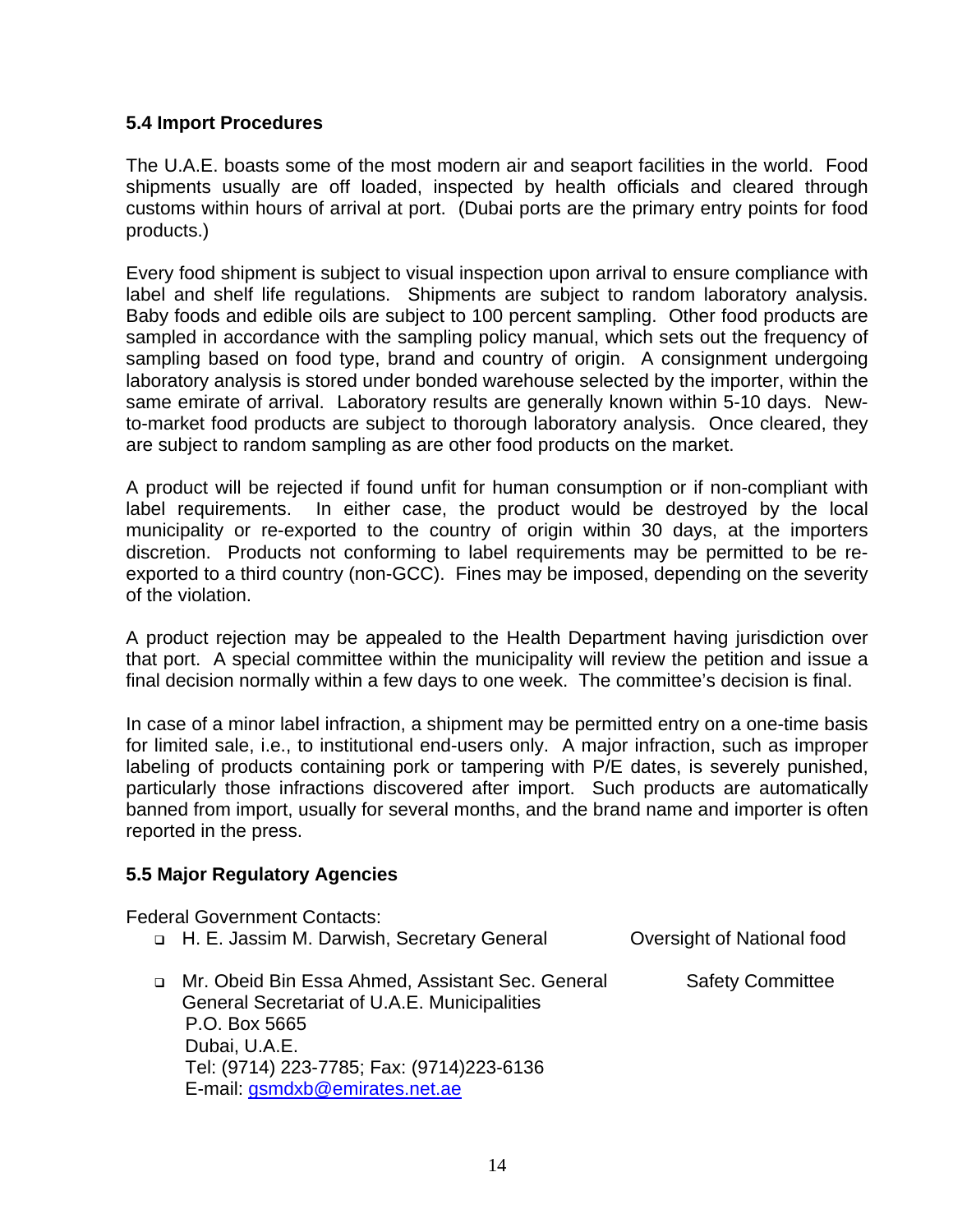□ Mr. Waleed Bin Falah, Director General Standards and specification Emirates Authority for Standards & Metrology issues P.O. Box 2166 Abu Dhabi, Tel: 9712/671-1110; Fax: 9712/671-5999

Mr. Abdullah Sultan Live animal imports

 Tel: 9714/295-8161; Fax: 9714/223-2781 □ Mr. Mohammed M. Abdullah Plant imports Head, Plant Quarantine Division Ministry of Agriculture and Fisheries P.O. Box 1509 Dubai, U.A.E. Tel: 9714/266-2781; Fax: 9714/265-4787

 Director, Animal Wealth Department Ministry of Agriculture and Fisheries

 P.O. Box 1509 Dubai, U.A.E.

Municipality Contacts: Recommend as first point of contact for food import requirements and pre-export certification of labels and ingredients.

- $\triangleright$  Mr. Khalid M. Sharif Head, Food Control Section Dubai Municipality P.O. Box 67 Dubai, U.A.E. Tel: 9714/206-4201; Fax: 9714/223-1905 E-mail: [foodcontrol@dm.gov.ae](mailto:foodcontrol@dm.gov.ae)
- ¾ Dr. Amin M. Yousuf Director, Food and Environment Control Center Abu Dhabi Municipality P.O. Box 3111 Abu Dhabi, U.A.E. Tel: 9712/672-5008; Fax: 9712/678-5961 E-mail: [aminyousuf@hotmail.com](mailto:aminyousuf@hotmail.com)

# **6.0 MARKET SUMMARY**

 The retail sector in the United Arab Emirates (U.A.E.) continues to grow and develop, a process that began in earnest nearly 10 years ago. Annually, many new state of the art stores are added to the country's retail map, creating continuous competition among the major retailers. The new stores match Western retail establishments in size and variety.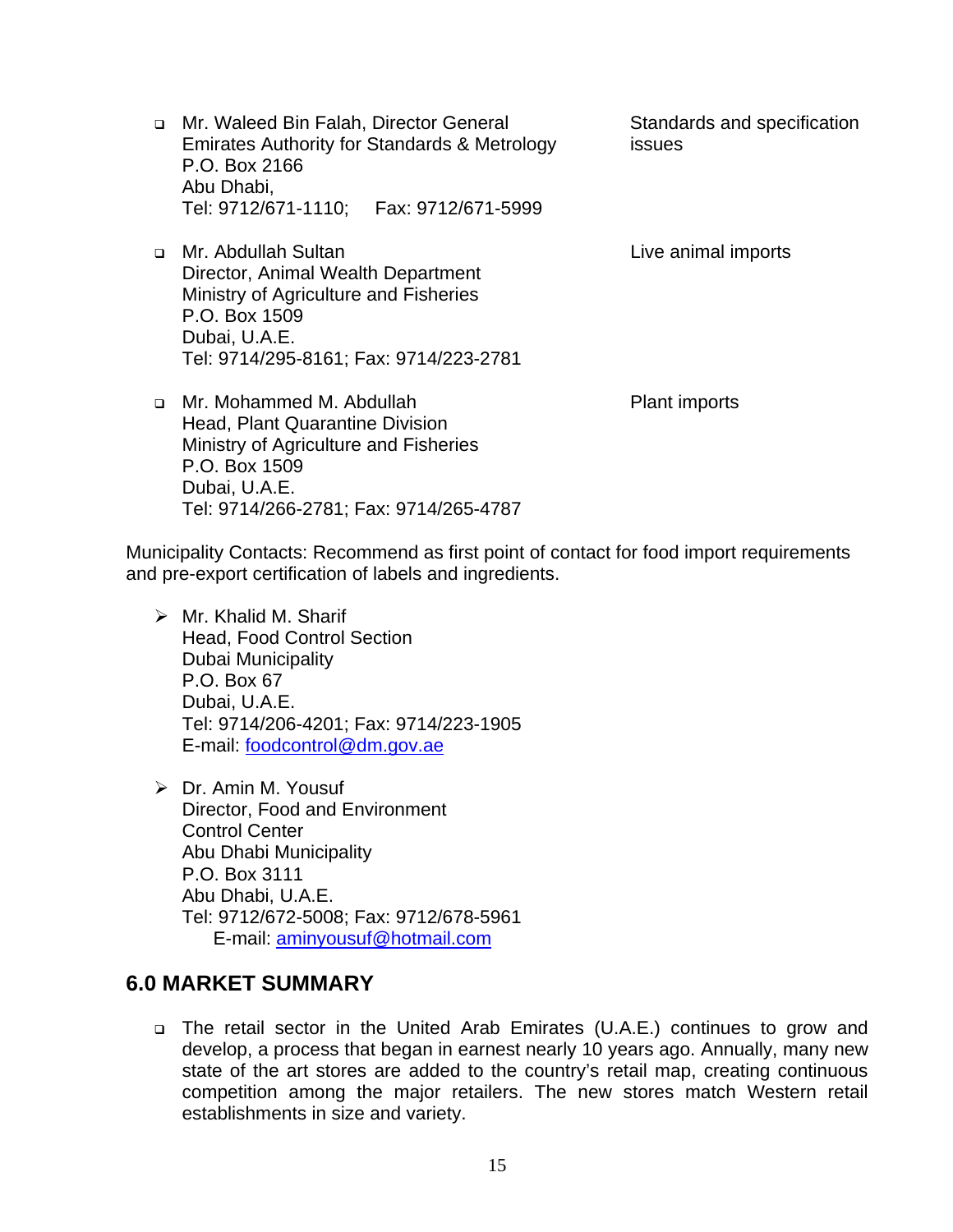- The estimated annual value of the U.A.E. retail market is \$2.5 billion (no official statistics are available).
- The estimated average annual growth in retail sales is 5-10 percent. First year retail establishments report higher growth rates than those claimed by established firms.
- Foods sold in retail outlets consist 75-80 percent of imported consumer-ready products, and 20-25 percent of locally processed foods. With the exception of fresh tomatoes used in the production of tomato paste and catsup and a small quantity of fresh vegetables used in the production of frozen vegetables, almost every ingredient used in locally produced food is imported. Local date processing is a rapidly expanding industry.
- The introduction of hypermarkets and superstores is re-shaping the retail sector. In 2003, hypermarket openings increased 150 percent, reflecting the future market strength investors' hold for mega store operations. Superstore and supermarket openings grew only moderately, by 15 and 12.5 percent respectively. Convenient store openings are unknown, as no official data exists. Information provided below is based on trade estimates.



- Retail development is concentrated in the three largest emirates of the UAE Abu Dhabi, Dubai and Sharjah, home for nearly 75 percent of the population. Consumers in those locations tend to shop more at larger stores and less on smaller grocery and convenience stores. Such stores are relied upon for last minute, spur of the moment food needs. However, in the further out suburbs and the lesser-developed areas of the country, grocery and convenience stores play an important role in the retail business.
- Hypermarkets, superstores and supermarkets, despite their limited number, are estimated to account for nearly 50 percent of all retail sales. Smaller-sized groceries and convenience stores account for the other half.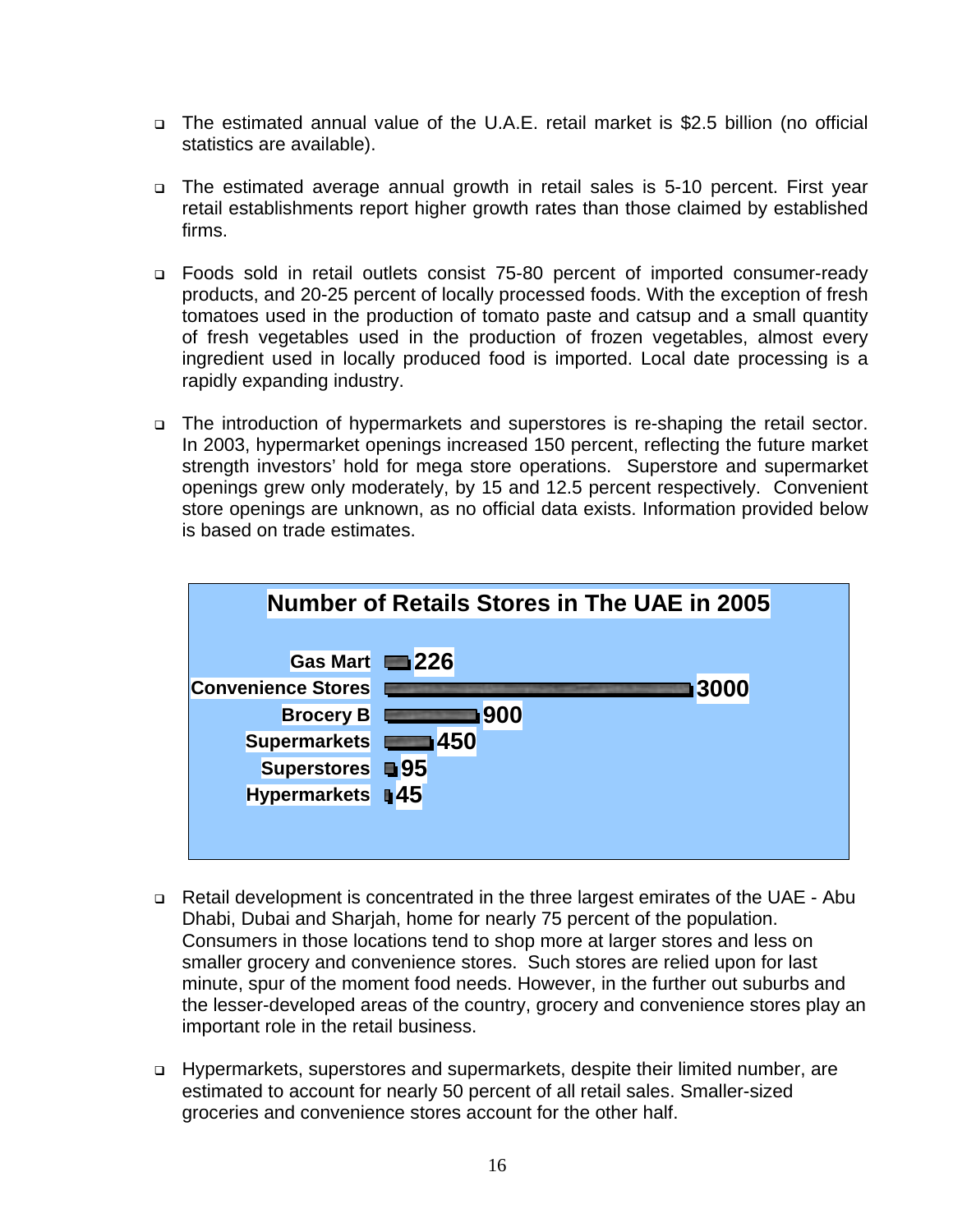- □ Co-operatives in the UAE, a movement that continues to grow each year, receive government support and attract broad-base support, particularly from U.A.E. nationals, who usually hold shares in these Co-ops, Arab expatriates and other expatriates in the low-to-medium income bracket. Co-ops generally cater to local and Arab clientele and are known for competitive prices on but a limited range of products. The market share of Co-operatives is estimated at 15 percent.
- With the exception of the Co-ops and Carrefour, all major chains import most products stocked. Imports hold a marketing edge in this environment as these major chains also depend on local companies (importers/wholesalers/distributors) to supply items that are:
	- 1. Handled by an exclusive agent; or
	- 2. More economical to purchase locally, if the desired quantity is limited
- Major food companies (importers/retailers/wholesalers) own modern warehouse facilities, staff them with sales representatives, equip them with fleets of dry and refrigerated trucks, and operate them as food distribution/wholesale centers.
- New stores are extending their range of services to include sections for cooked products, ready-to-cook prepared foods, home delivery, cafeterias, banks, bakeries, laundries, audio/video shops, pharmacies, flower shops and more.

| Advantages                                                                                                                                                                         | Challenges                                                                                                                                                            |
|------------------------------------------------------------------------------------------------------------------------------------------------------------------------------------|-----------------------------------------------------------------------------------------------------------------------------------------------------------------------|
| The U.A.E. enjoys one of the highest<br>per capita incomes in the world.                                                                                                           | Competition is keen for the consumer<br>attention.                                                                                                                    |
| The retail sector is undergoing a<br>revolutionary change as reflected by the<br>resources devoted to upgrading existing<br>stores and construction of new<br>ultramodern outlets. | Lack of importers knowledge of the wide<br>range of Armenian products and<br>brands.                                                                                  |
| The HRI sector is expanding rapidly.                                                                                                                                               | Competition with other low-priced<br>products.                                                                                                                        |
| Armenian products are unique and may<br>find their niche in U.A.E. market.                                                                                                         | Armenian producers will need to provide<br>premium packaging for any exports to<br>U.A.E. not only for safe transportation<br>but also to attract consumer attention. |
| The U.A.E. imports nearly 80 percent of<br>its food requirements                                                                                                                   | Lack of awareness of Armenian<br>products by consumers                                                                                                                |

Distribution/retail of alcoholic beverage is limited to a few authorized dealers only.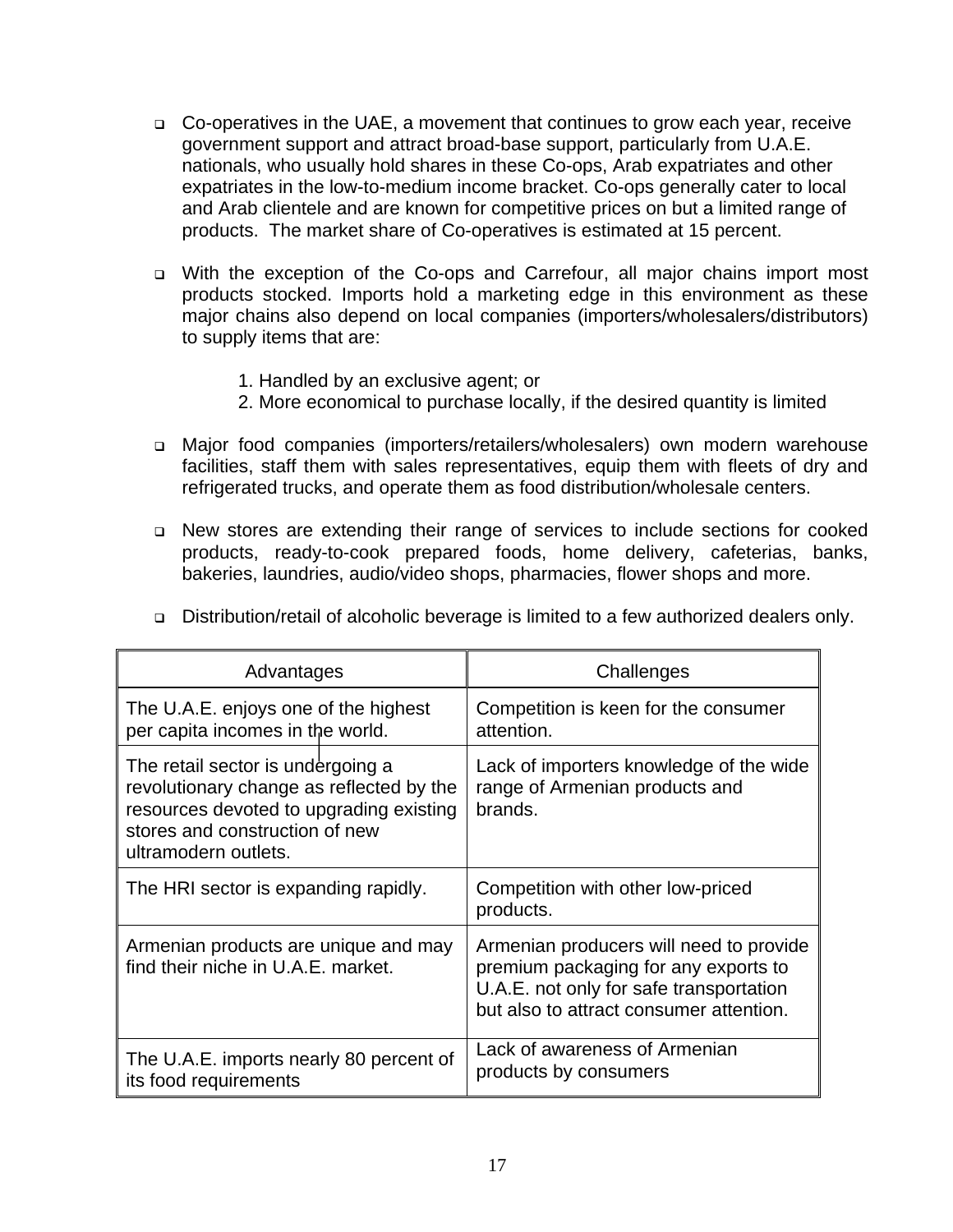# **6.1 Distribution Channels**

- **The U.A.E. food wholesale and distribution system is advanced, well equipped and** efficient.
- Retail outlets purchase directly from importers and food manufacturers.
- Major retailers act as importers for a number of products and sell directly to other retailers.
- Co-ops are represented by a "Consumer Cooperative Union" that orders private label products under the Co-op brand name.
- Major importers market products to wholesalers/distributors who in-turn market these products to retail outlets across the country.





## **6.2 Market Characteristics**

- The U.A.E. is an affluent country holding one of the highest per capita incomes in the world.
- Locally processed food may represent only 20-25 percent of all retailed products but this sector is growing. Imported food products account for the lion's share of products. New-to-market products are welcome, but promotion is vital.
- Hypermarkets, super markets, and superstores generally are located in urban areas. Smaller-sized stores are located in urban, suburban, towns and rural areas, with a larger concentration found in the country's interior
- Expatriates represent about 75 percent of the total U.A.E. population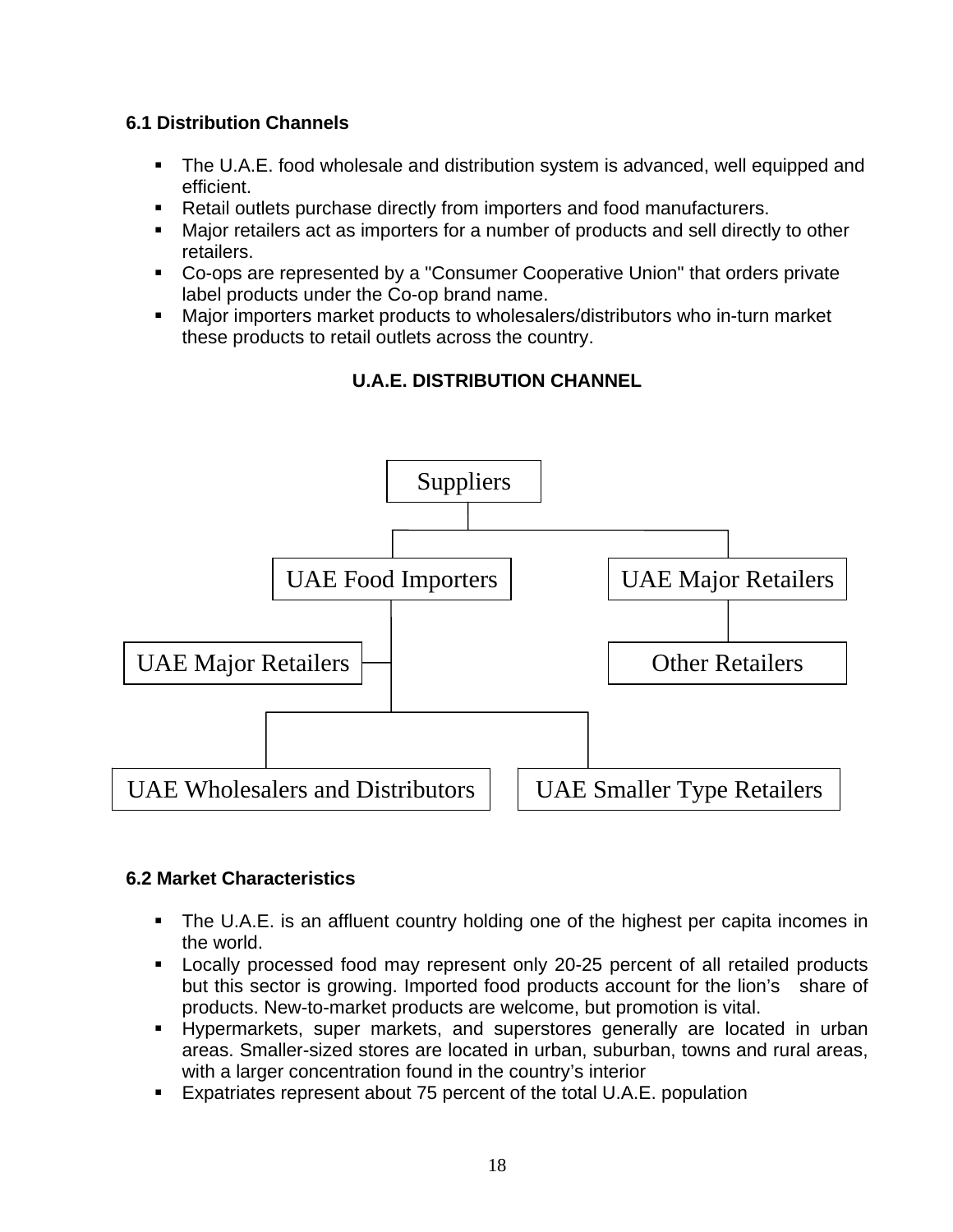Most developmental growth in the retail sector is occurring in large-sized stores. Consumers tend to conduct their primary shopping in larger stores and to depend less so now on grocery and convenience stores to meet basic needs.

## **6.3 Super Stores, Supermarkets, Hyper Markets and Super Centers, Club and Warehouse Outlets**

#### Retailer Name and Outlet Type **Ownership** (local/foreign) **Sales** (\$Mil) No. of **Outlet** s Locations (City/Region) Purchasing Agent Type T. Choithram & Sons (TCS) International 46 27 Regional Importer/local buyer/distributor Consumer Co-op | Local | 220 | 82 | Regional | Direct Emirates Co-op | Local | 50 | 5 | Dubai | Direct Abu Dhabi Co-op | Local | 55 | 10 | Abu Dhabi | Importer/local buyer Abela Stores Local 13 1 Abu Dhabi/ Sharjah Importer/local buyer/Wholesaler Emke Group | Indian | 400 | 28 | Regional | Importer/local buyer/wholesaler Shop n Save | Indian | 75 | 42 | Regional | Local buyer Spinney's Dubai | Local | 155 | 17 | Regional | Importer/local buyer/wholesaler Al Maya Lal's Group UK/India | 45 | 14 | Regional | Importer/local buyer/distributor Carrefour/MAF **Hypermarkets** Local | 150 | 8 | Regional | Buys locally/ **Importer** Lebanese Fruit Co. UAE/Lebanese 7 4 Sharjah/Abu Dhabi/Dubai Importer/local buyer/distributor Park n' Shop | Indian | 10 | 1 | Dubai | Importer/local buyer/distributor **Giant Supermarket** 49/51 U.A.E./Indian 22 | 11 | Regional | Importer/local buyer/wholesaler

# **Company Profiles:**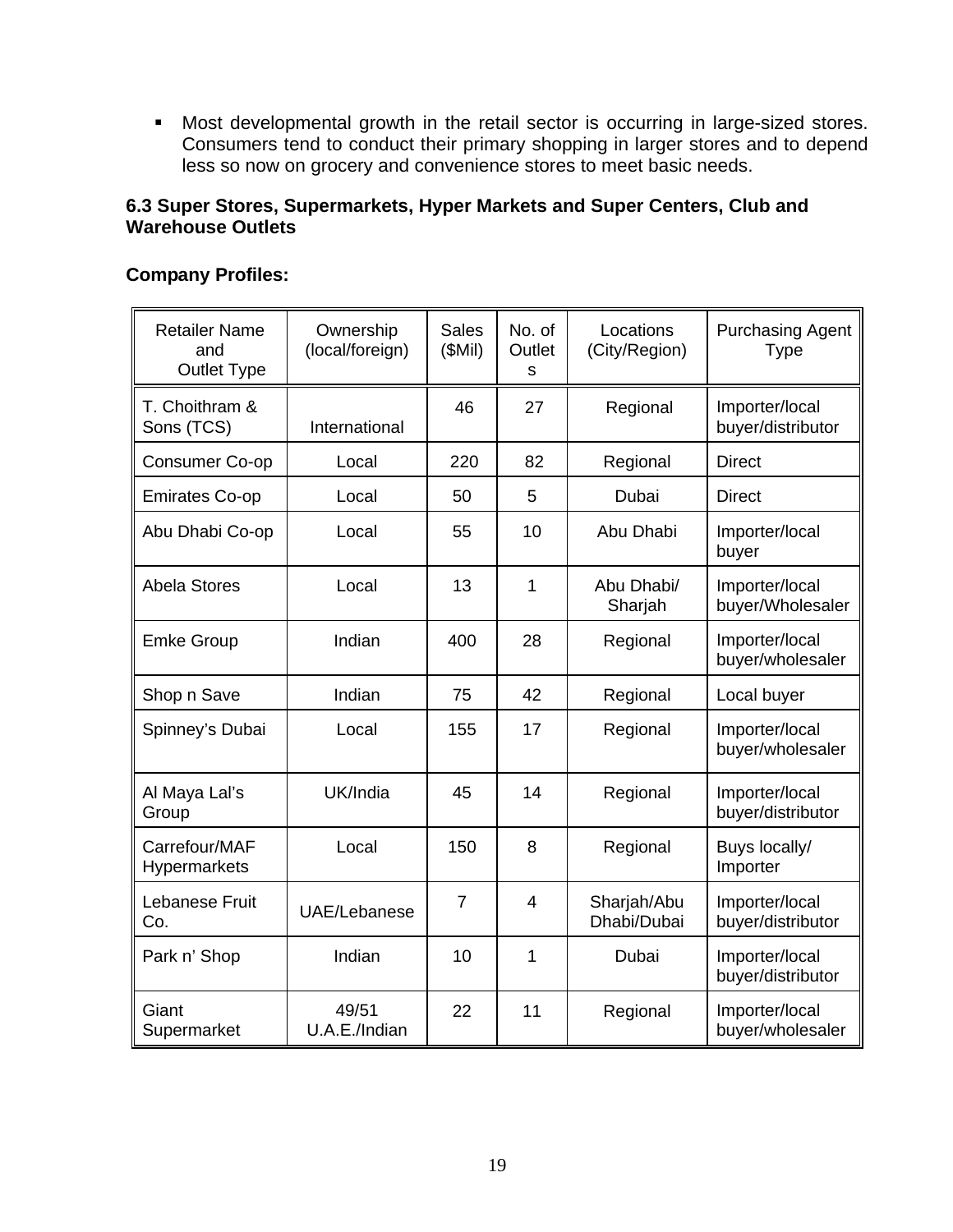# **Grocery Stores, Convenience Stores, Gas Marts**

# **Company Profiles**:

| <b>Retailer Name</b><br>and<br>Outlet Type | Ownership<br>(local/foreign) | <b>Sales</b><br>(\$Mil) | No. of<br>Outlet<br>s | Locations<br>(City/Region) | <b>Purchasing Agent</b><br>Type     |
|--------------------------------------------|------------------------------|-------------------------|-----------------------|----------------------------|-------------------------------------|
| <b>Emarat Gas</b><br>Marts                 | Local                        | 40                      | 65                    | Regional                   | Local buyer                         |
| Modern Bakery &<br>Supermarkets            | Local                        | 11                      | 4                     | Regional                   | Importer/local<br>buyer/distributor |
| Emirates<br>Petroleum Co.                  | Local                        | 60                      | 160                   | Dubai                      | Direct                              |

*Note: Above information sourced from trade and ATO estimates for 2002/3* 

- Convenience/Grocery (C/G) stores far outnumber all other types of retail outlets.
- **In urban centers, convenience stores serve as last minute, one-or-two item** suppliers. However, in suburban and interior areas these stores are the primary supply centers.
- C/G stores account for 40-50 percent of the retail business but this market share is expected to decline given rapid developments in the retail sector.
- Generally, food importers/local processors deliver their products to C/G stores. In some cases, C/G owners augment store supplies by going to the importer or wholesaler. The latter case is particularly true when fresh produce is involved.
- **Most C/G stores provide home delivery service thus their prices tend to be slightly** higher than those offered by larger retail outlets.
- C/G stores are not suitable for marketing activities or introducing new-to-market products.
- The number of new Gas Marts outlets is rising rapidly. Companies are investing in this concept, giving outlets trendy new looks and stocking with a wide range of products, in effort to attract a more consistent customer base. Several Gas Mart operations have staged in-store promotions, but results are not readily available.
- C/G stores are franchise operations.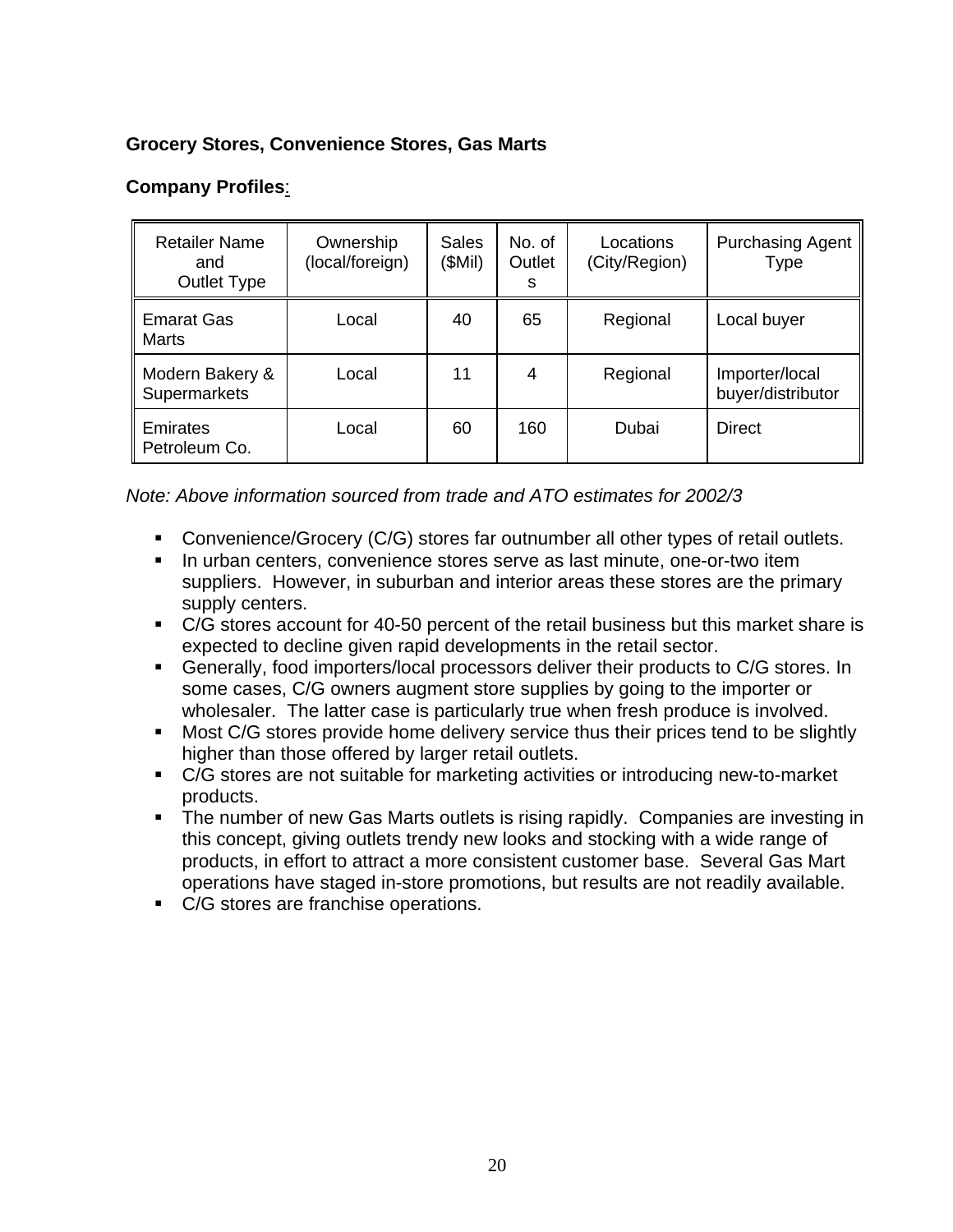# **6.4 Major Suppliers**

| <b>Product Category</b>                                                    | <b>Major Suppliers</b><br>(% based on volume)                            | <b>Major Suppliers</b><br><b>Advantages</b>                                                                                                                                                                                                                                                                           |
|----------------------------------------------------------------------------|--------------------------------------------------------------------------|-----------------------------------------------------------------------------------------------------------------------------------------------------------------------------------------------------------------------------------------------------------------------------------------------------------------------|
| <b>Beef</b><br>Net imports: 30,618 MT                                      | 1. India: 73%<br>2. Australia: 9.5%<br>3. New Zealand: 4%<br>4. US: 3.5% | <b>India:</b> Very price competitive due<br>to low cost of production,<br>negligible freight cost due to<br>proximity.<br><b>Australia: Competitively priced</b><br>due to low production cost for<br>range fed cattle, low freight cost<br>due to bulk shipments.                                                    |
| <b>Poultry</b><br>Net imports: 136,000<br>МT                               | 1. Brazil: 58 %<br>2. France: 13%<br>3. Denmark: 12.6%<br>4. US: 10.7%   | <b>Brazil:</b> Very competitively priced<br>due to low cost of production.<br><b>Denmark and France: Lower</b><br>price due to export subsidy<br>received from the EU, relative<br>proximity to the U.A.E.                                                                                                            |
| <b>Powdered Milk</b><br>Net imports: 60,000 MT                             | 1. Holland: 30%<br>2. New Zealand: 22%<br>3. Denmark: 8%                 | <b>Holland:</b> Lower price due to<br>export subsidy received from the<br>EU<br>New Zealand: Low cost of<br>production and aggressive<br>marketing has helped NZ to<br>establish a solid market for all its<br>dairy products.<br><b>Denmark: Similar to Holland, but</b><br>product availability for export<br>less. |
| <b>Dried Legumes &amp;</b><br><b>Lentils</b><br>Net imports: 140,000<br>МT | 1. Iran: 28%<br>2. Australia: 12%<br>3. Canada: 10%                      | Iran: Large production base, low<br>cost of production and proximity.<br><b>Australia: Lower cost of</b><br>production.<br><b>Canada: Aggressive marketing</b><br>program.                                                                                                                                            |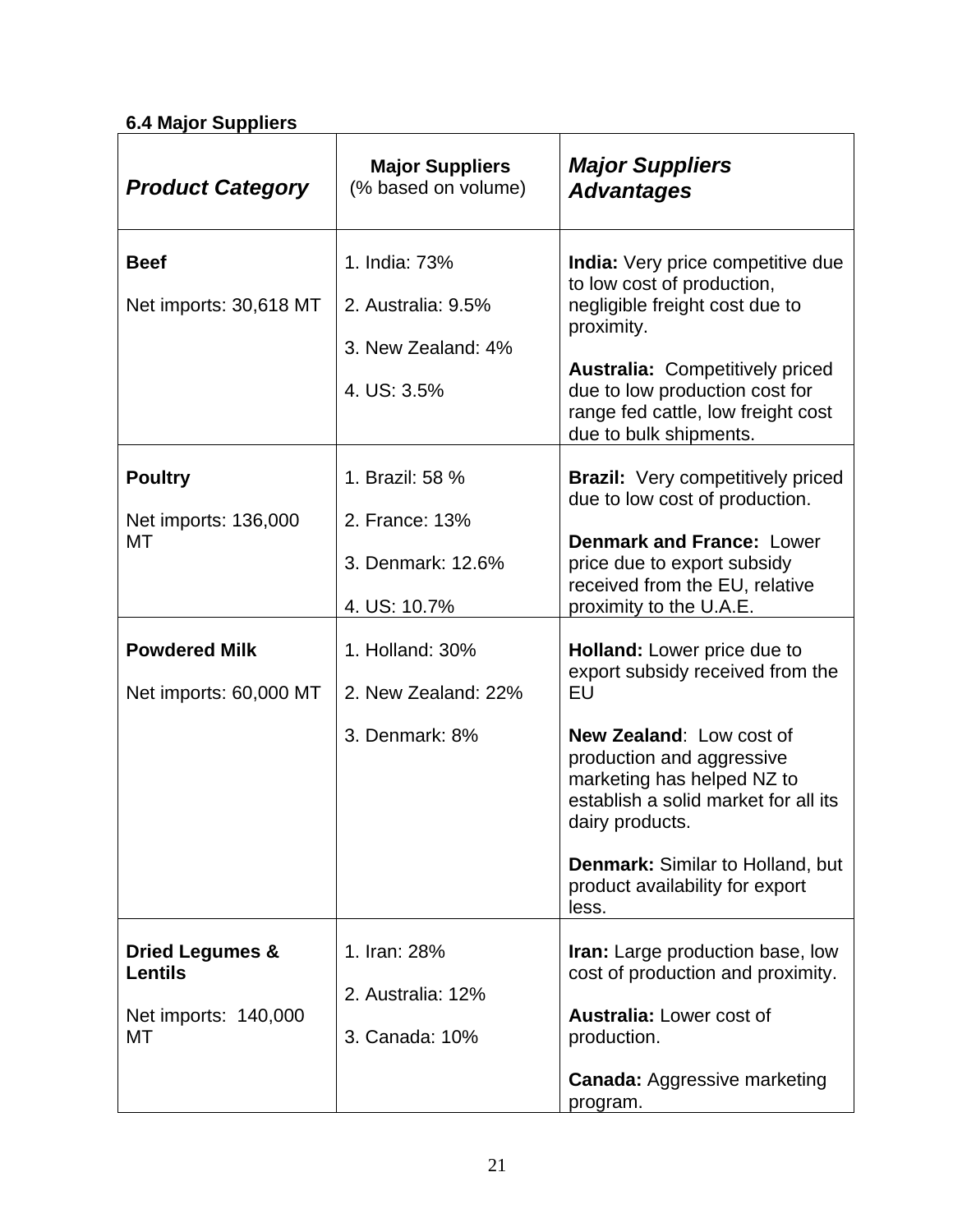| <b>Confectionery</b><br>Net imports: 18,362 MT        | 1. China: 10.6%<br>2. Turkey: 10.3%<br>3. Indonesia: 9.6% | <b>China:</b> Low costing product of<br>inferior quality<br><b>Turkey:</b> Low cost of production.<br><b>Indonesia:</b> Low cost of<br>production but low quality<br>products |
|-------------------------------------------------------|-----------------------------------------------------------|-------------------------------------------------------------------------------------------------------------------------------------------------------------------------------|
| <b>Fresh Vegetables</b><br>Net imports: 530,260<br>МT | 1. Pakistan: 23%<br>2. India: 22%<br>3. Iran: 12%         | Pakistan, India and Iran:<br>Proximity, low cost of production.                                                                                                               |

- **Beef destined for the processing industry is sourced mainly from India. Beef destined** for consumer retail is sourced primarily from New Zealand and Australia who already dominates the lamb and mutton markets.
- Poultry and products are primarily of French, Brazilian and Danish origin. Collectively those three countries account for nearly 80 percent of the poultry market.
- Cheeses are sourced from many countries, led by France, Holland, Australia, Switzerland and the U.K. Milk powder is imported from Holland, Denmark and New Zealand. Other dairy products, such as fresh, re-constituted and UHT milk, yogurt and other Arabic-style dairy products are produced/processed locally.
- Table eggs are sourced from India and Holland (now that the ban has been lifted). Locally produced and non-poultry eggs imported from other Gulf States are in demand for their freshness, though they are much more expensive.
- **Pears are sourced primarily from the U.S. Iran is the largest supplier of fresh apples,** while the U.S. is second. Many other fresh fruits and vegetables are imported from Iran, India, Pakistan, Saudi Arabia, Lebanon, Jordan, South Africa, Australia, Syria, Pakistan and Egypt.
- Non-alcoholic beverages are produced mostly locally though the market carries a broad range of such products from around the globe. The U.S. and South Africa remain the primary suppliers of high quality juices.
- Alcoholic beverages are imported primarily from the EU, Australia and India.
- Tomatoes, certain other vegetables and, strawberries, are widely produced in the U.A.E.
- **Filth** Fresh milk is supplied by a handful of large local dairy operations. Fresh chicken and table eggs are also locally produced but command prices substantially higher than similar imported products.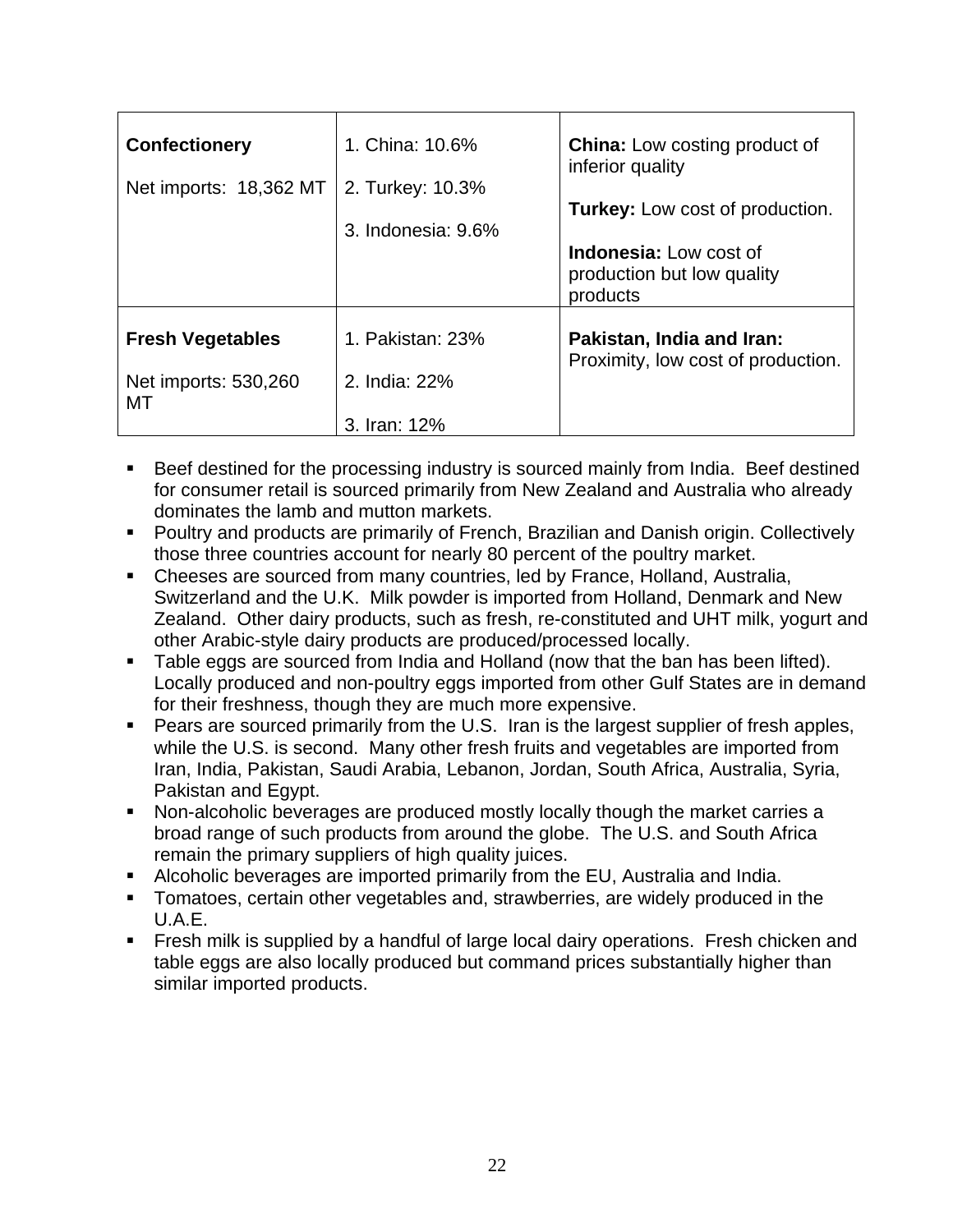# **6.5 BEST PRODUCTS PROSPECTS**

| <b>Product</b><br>Category    | 2002<br><b>Imports</b><br>(MT) | 5-Year<br>Avg.<br><b>Annual</b><br>Import<br><b>Growth</b> | <b>Import</b><br><b>Tariff</b><br>Rate<br>(percent) | <b>Key Constraints</b><br>for Market<br><b>Development</b>                                                                                                          | <b>Market Attractive</b>                                                                                                                    |
|-------------------------------|--------------------------------|------------------------------------------------------------|-----------------------------------------------------|---------------------------------------------------------------------------------------------------------------------------------------------------------------------|---------------------------------------------------------------------------------------------------------------------------------------------|
| <b>Beef</b>                   | 30,618                         | 5-10 %<br>per<br>annum                                     | $\overline{0}$                                      | Competition from<br>established<br>suppliers from<br>India, Australia and<br><b>New Zealand</b>                                                                     | HRI sector which is<br>expanding rapidly to<br>service the building<br>boom and<br>population influx                                        |
| <b>Poultry</b>                | 130,000                        | 5-10 %<br>per<br>annum                                     | $\mathbf 0$                                         | Competition from<br>established<br>suppliers from<br>Brazil, France and<br>Denmark                                                                                  | Poultry parts for the<br><b>HRI</b> sector                                                                                                  |
| <b>Fresh</b><br><b>Apples</b> | 100,323                        | 5-10 %<br>per<br>annum                                     | $\mathbf 0$                                         | Strong competition<br>from Iran, a major<br>producer of low-<br>priced red and<br>golden apples,<br>other varieties from<br>Chile, France,<br>China, New<br>Zealand | <b>Retail sector</b>                                                                                                                        |
| <b>Juices</b>                 | 37,731                         | 10 %<br>per<br>annum                                       | 5                                                   | <b>Competition from</b><br>locally produced<br>and imported low<br>quality low priced<br>products from<br>neighboring<br>countries.                                 | <b>Retail and HRI</b><br>sectors for high<br>quality juices.<br>Wholesale sector for<br>bulk juices to be<br>processed/packaged<br>locally. |

#### **Products holding strong market potential include:**

**In addition to the products listed above, the following products also hold strong potential if marketed aggressively:** 

- Alcoholic beverages (beer, wine)
- **Assorted non-alcoholic beverages**
- Goat cheese
- Pears (fresh)
- **Lamb**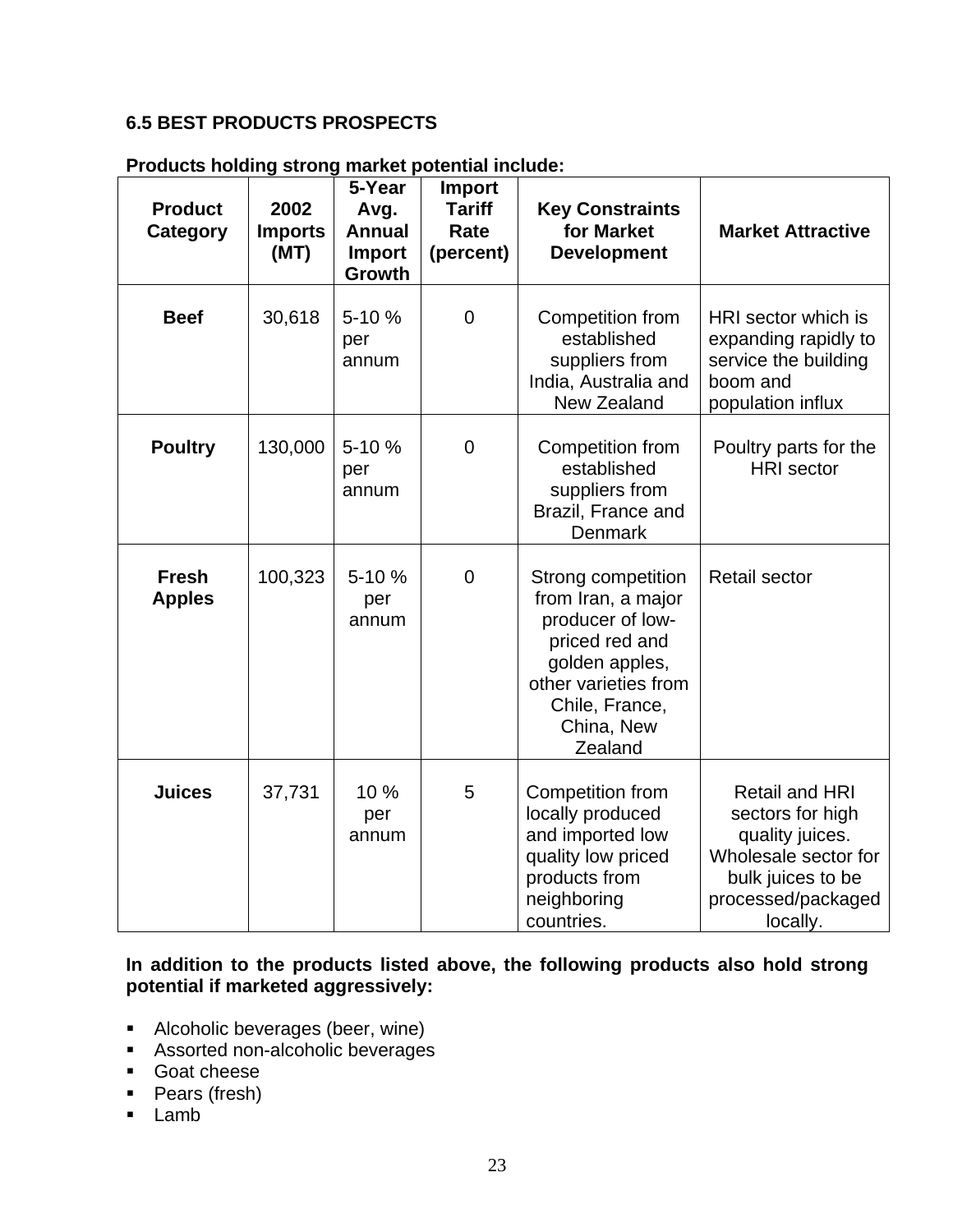- Health foods and products for special needs such as diabetic foods
- **Honey**
- **I**ce cream

## **Products not present in significant quantities, but which have good sales potential if marketing efforts focus on quality:**

- **Desserts (frozen)**
- **Jams and marmalades**
- Pasta products
- **Cheeses, Powdered milk**
- **Spices**
- **Whole chicken**
- **Filth** S vegetables (canned)
- **Confectionery products, candies and chocolates**

**Products Not Present Because They Face Significant Barriers**: This category is not relevant to the U.A.E. as the market is dependent on imported food products. Moreover, the U.A.E. applies a free trade policy that permits importation of food products with minimal or zero import duty. Staple food products enter duty free.

Retail outlets generally are stocked with a wide range of fresh, canned, chilled and frozen food products.

Currently, locally produced foods present minimal competition to imported foods. Locally processed products represent no more than 15 percent of the total volume of food products sold in retail stores.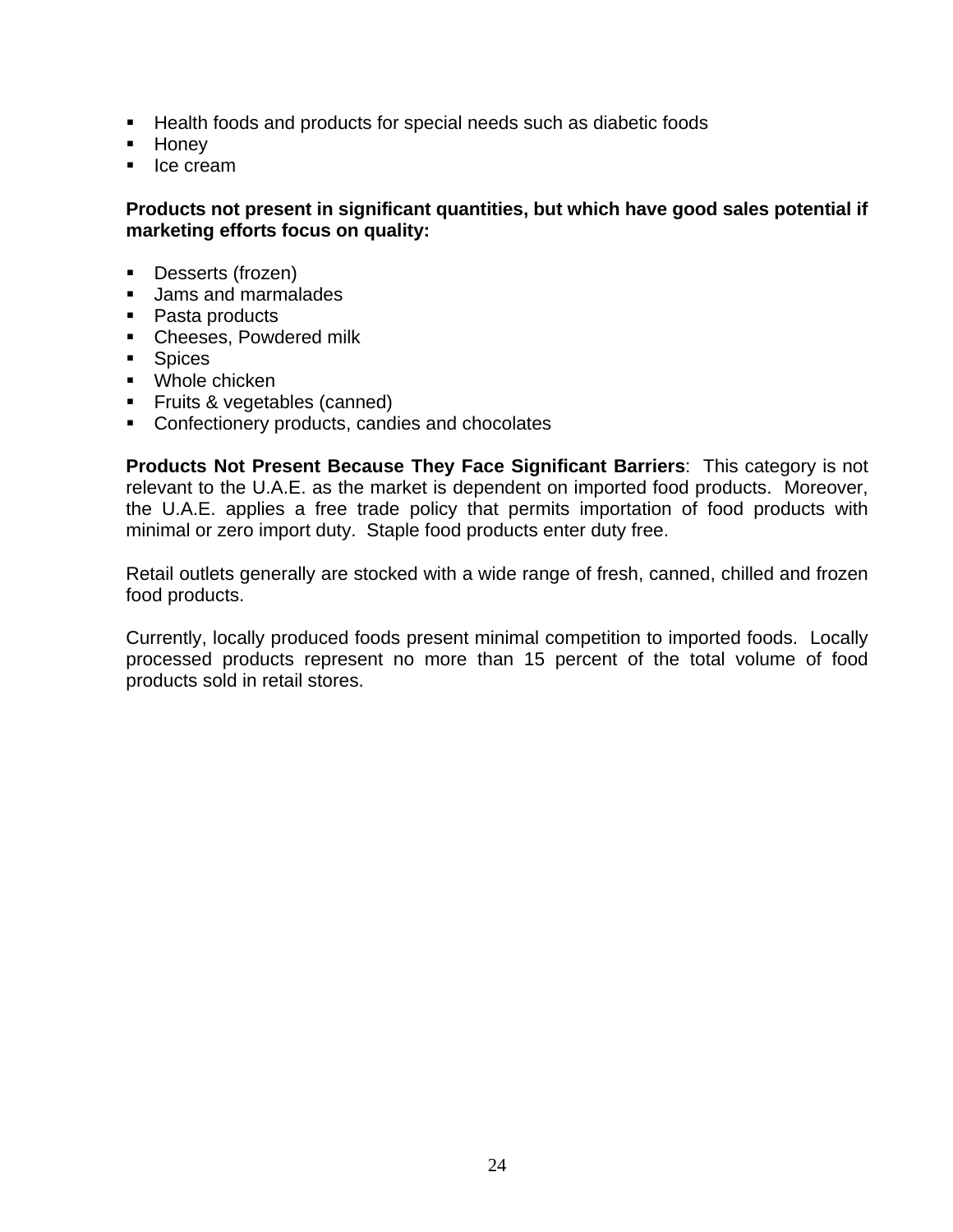# **7.0 Recommendations**

# **7.1 Follow up with Gulfood 2006 visitors**

Karen Harutyunyan met with number of companies that visited Gulfood – 2006. The list below includes wholesalers and retail store representatives looking for new products; agroprocessors interested in raw material inputs; distributors with preexisting channel networks; promotional and printing companies that maybe contacted for placing advertisement of Armenian food products.

# **1. Classic Fine Food -distribution of a premium fine food**

| Trading as Parma Food Stuff General Trading L.L.C |                                                         |
|---------------------------------------------------|---------------------------------------------------------|
| Contact Persons: Thomas Leroy, General Manager;   | e-mail: thomas@parmafs.ae<br>mob.: $+$ (971) 50 4816310 |
| Chiara Hrkelova, Sales Executives;                | e-mail: chiara@parmafs.ae.<br>mob.: $+(971)$ 50 8988512 |
|                                                   | Address: P.O. Box 48669, Sharjah,                       |
|                                                   | $\mathbf{U}$ . A. E.                                    |
|                                                   | Tel.: $+(971)$ 6 5344554                                |
|                                                   | Fax: $+(971)$ 6 5344553                                 |

Through close partnerships with supplier companies deliver on demand the perishable, fresh and pastry products.

Classic Fine Foods is a 100% subsidiary of the London based company Angliss International, which is owned by the Vestey Group Limited.

Have branches in Dubai, United Kingdom, France, South Korea, Honkong, Taiwan, Japan, Philippines, Vietnam, Malaysia, and Singapore.

**Products of interest:** Cheeses, Cream, Premium meats, Poultry, Fruits, Vegetables, Pastry Products

# **2. Majdi Store Co. W.L.L.**

Contact person: Magid M. Abdoh, Executive Manager

Address: Mergab – Abdulla Mubarak St. P.O. Box 2473 Safat – 13025 Kuwait Tel.: +(965) 2405013, 2428965 Fax: 2410730/Mob.:9611508 Email: majid3abdoh@yahoo.com Website: [www.majdifood.com](http://www.majdifood.com/) 

Website: [www.classicfinefoods.com](http://www.classicfinefoods.com/)

With the rise of the cooperative societies in the early seventies MAJDI adopted the method of wholesale trade by supplying the cooperative societies with what they need from foodstuffs.

**Products of interest:** Canned grape leaves, Spices, Herbs, Dry Fruit, Pickles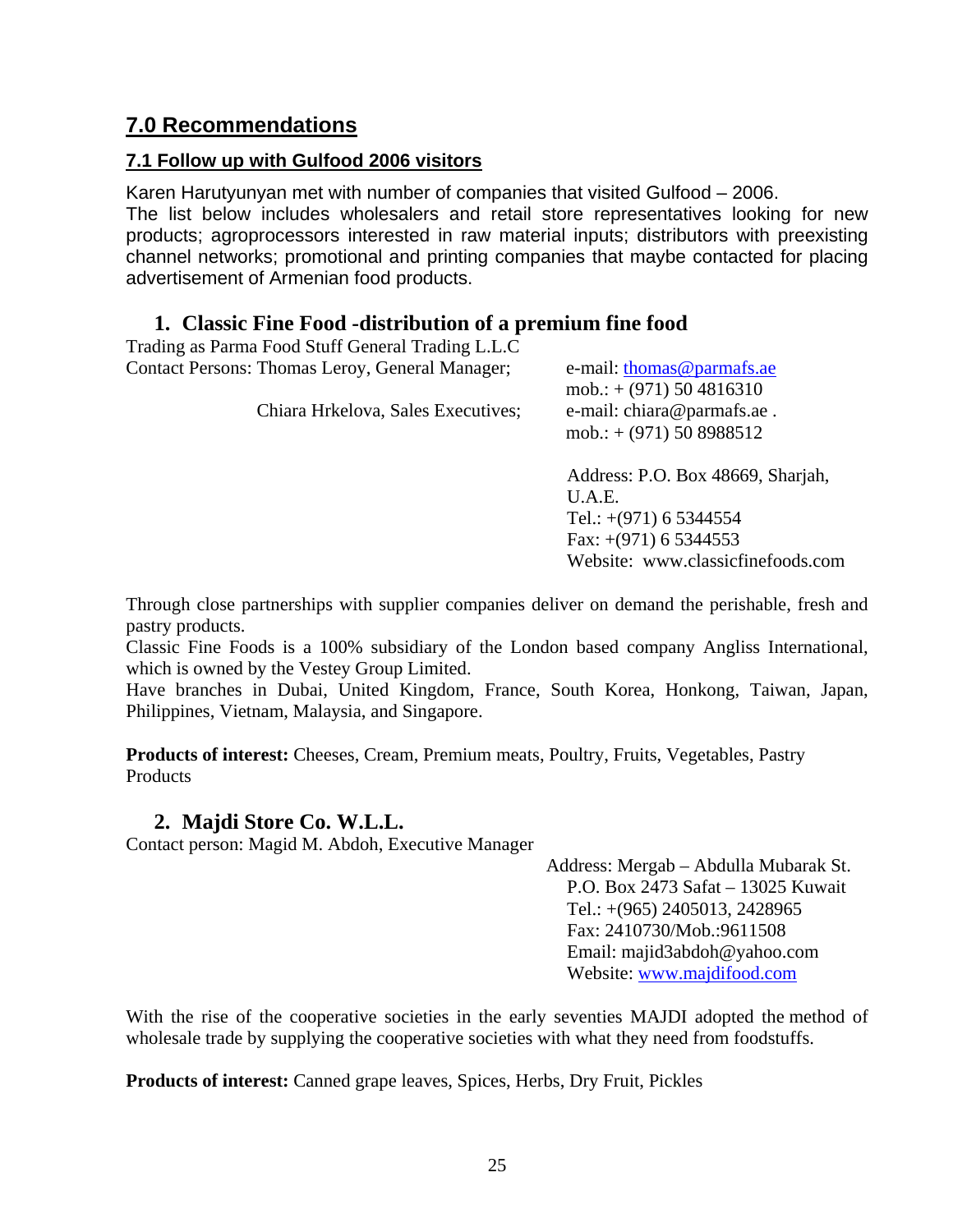## **3. Al Maya Group**

Contact person: Mr. Shyam Bhambani, General Manager Supermarkets

Email: [algroup@eim.ae](mailto:algroup@eim.ae) Address: P.O.Box: 8476, Dubai, UAE. Tel.: +9714 2822555 Fax: +9714 2826660 Website: www.almayagroup.com

Supermarkets are the core competency of Al Maya Group. The Group has come a long way from a stand-alone supermarket in Ajman, UAE to a chain of 18 international quality supermarkets around the UAE.

**Products of interest:** Goat cheese, Feta, Canned products

## **4. Eurochoice – European Fine**

Contact person: Joris W. Soolsma, Director e-mail: soolsma@eurochoice.nl

mob.: +31 (0) 653 73 22 48 Address: Castorwer 50-52, 8938 BE Leeuwarden, the Netherlands Tel.: +31 (0) 58 29 48 920 Fax: +31 (0) 58 21 61 002 Website: www.eurochoice.nl

Eurochoice has a selected network of producers and packers all over Europe. Daily they are in contact with the main European markets to make sure we get the best to supply to customers all over the world.

**Products of interest**: [Meat & Poultry](http://www.eurochoice.nl/nieuw/startpagina.php##), [Fish](http://www.eurochoice.nl/nieuw/startpagina.php##), [Vegetables & Fruit](http://www.eurochoice.nl/nieuw/startpagina.php##), [and Dairy Products](http://www.eurochoice.nl/nieuw/startpagina.php##)

## **5. COOP ISLAMI**

Contact person: Khaled El-ZOGHBY, Plant Manager

Factory: Jebel Ali Free Zone, P.O. Box 16862, Dubai, UAE Website: [www.coopislami.com](http://www.coopislami.com/)

COOP ISLAMI commitment to provide real halal according to islami rites, quality and hygienic products. CO-OP ISLAMI is the region's leading producer and retailer of real Halal products, announced today the company will start implementing an advanced Enterprise Resource Planning (ERP) program developed by SAP, the world's largest inter-enterprise software company.

#### *CO-OP ISLAMI is involved in promotion activities of different food brands and in particular in Australian lamb promotion.*

CO-OP ISLAMI sells by wholesale a variety of products to different restaurants and supermarkets in addition to providing special catering to a chain of hotels, restaurants and mini-markets. This tailor-made service is provided through special agreements with the companies, and at cost effective prices whereby products will have special size and packaging as per required.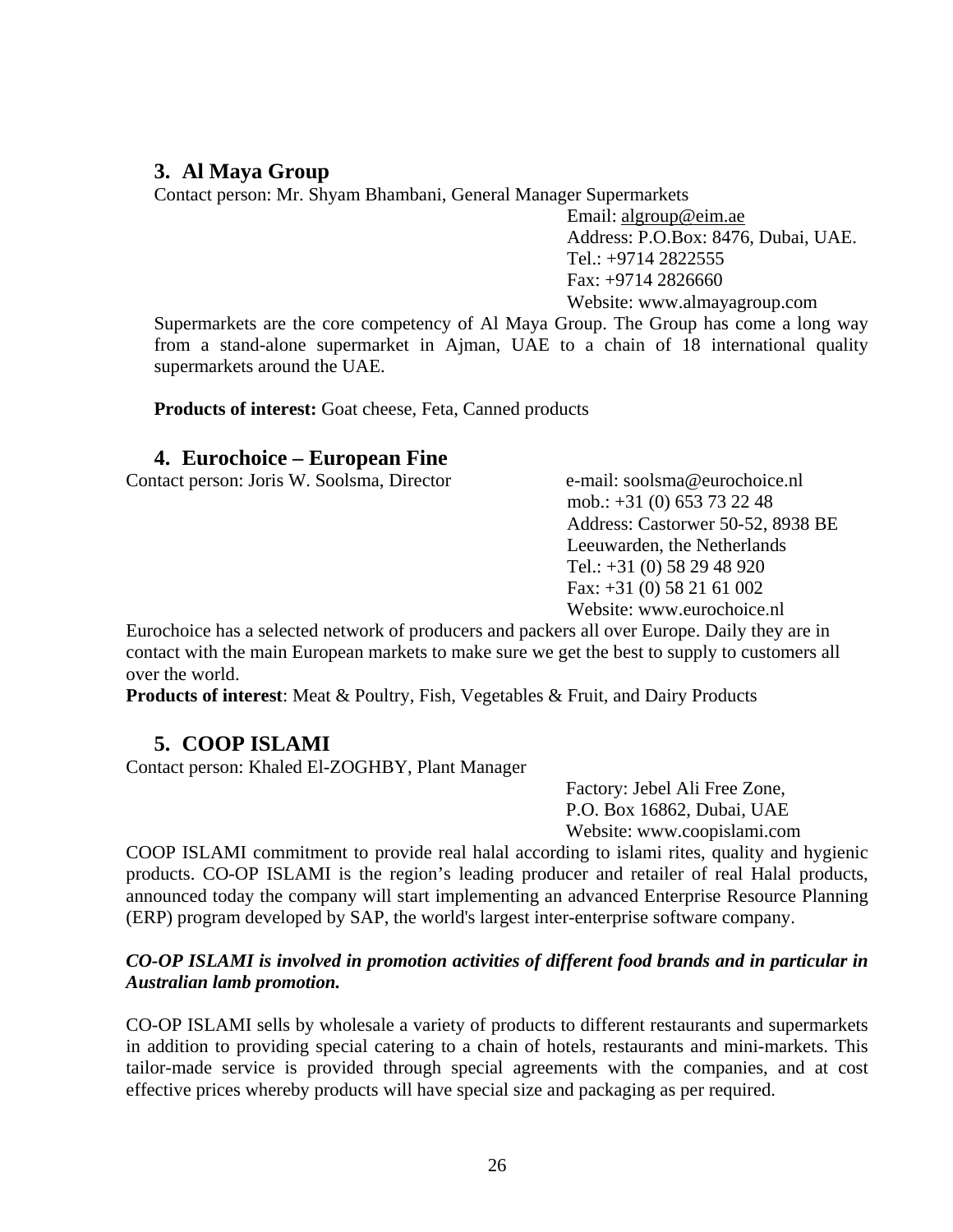**Products of interest**: Canned Products, Cheese Products, Chicken Broiler, Chicken Parts, and Processed Meat.

# **6. Ali Rashid Al-Amin Co.**

Contact persons: S.G. Abraham (Sales & Marketing Manager).

P.O. Box: 643 Manama Kingdom of Bahrain Tel. : (973) 1773 2220 Fax: (973) 1773 0078 Mob. : (973) 3960 7306

Ali Rashid Al Amin Co. was formed in 1962 as a retail trading company. Over the years, with the outstanding knowledge and experience in food and non-food items, the company succeeded in expanding this trading business and is the leading importer, wholesaler, caterer and distributor of food and non-foodstuffs in Bahrain with a worldwide business relationship representing reputed brands.

**Products of interest:** Fresh fruits, canned products, preserves

# **7. Federal Foods**

Contact person: Sayed Karim, Director, (International Trading)

**Address:** P.O Box 52826, Dubai, United Arab Emirates Tel : +971 (04) 3472366 Fax : +971 (04) 3472587 Email: mail@federalfoods.com Website: www.federalfoods.com

One of U.A.E' s leading distributors in the Foodstuff Industry, Federal Foods covers over 2000 customers from different market segments ranging from Supermarkets, Groceries, Hotels, Restaurants to Institutional Customers etc.

Federal Foods with its head office in Dubai, is fully licensed to operate in all the Emirates of UA.E., and has well equipped Branches/Offices in Abu Dhabi / AI Ain/ Ras AI Khaimah/ Fujairah with staff, vehicles and warehouses.

Established in 1992, Federal Foods decided to get on the growth track through acquisition of running Foodstuff Companies together with their Agencies.

- Al Nowais Cold Stores (Frozen Poultry / Meats)
- Fair-trade ( Tinned / Packaged / Dairy / Confectionery / Jams-Foods ) came renowned branded agencies like: Emborg (Denmark), Tulip (Denmark), Robertson (U.K), Marina (Thailand), Whitworths (U.K), Farm Frites (Holland), Delacre (Belgium)

Subsequent additions to the above portfolio include: Sadia (Brazil), Pinar (Turkey), Blubird ( U.S.A) for Abu Dhabi / Al Ain, 3M Home Care Products (for only Co-operatives), Slim-Fast (U.S.A), Bunge (U.S.A), Amurol (U.S.A), Piasten (Germany), ETI Cakes ( Turkey), Perdue (U.S.A), Elledi ( Italy), Spring Home (Singapore), Allied Mills (U.K), Danish Brewery (Denmark), Molinos (Argentina), Pacific Foods ( Australia), Brach & Brock (U.S.A), Majesty (own brand), Al Taj (own brand), Star Food Industry, La Ronda Confectionery.

**Products of interest:** Frozen Meat, Cheeses, Canned vegetables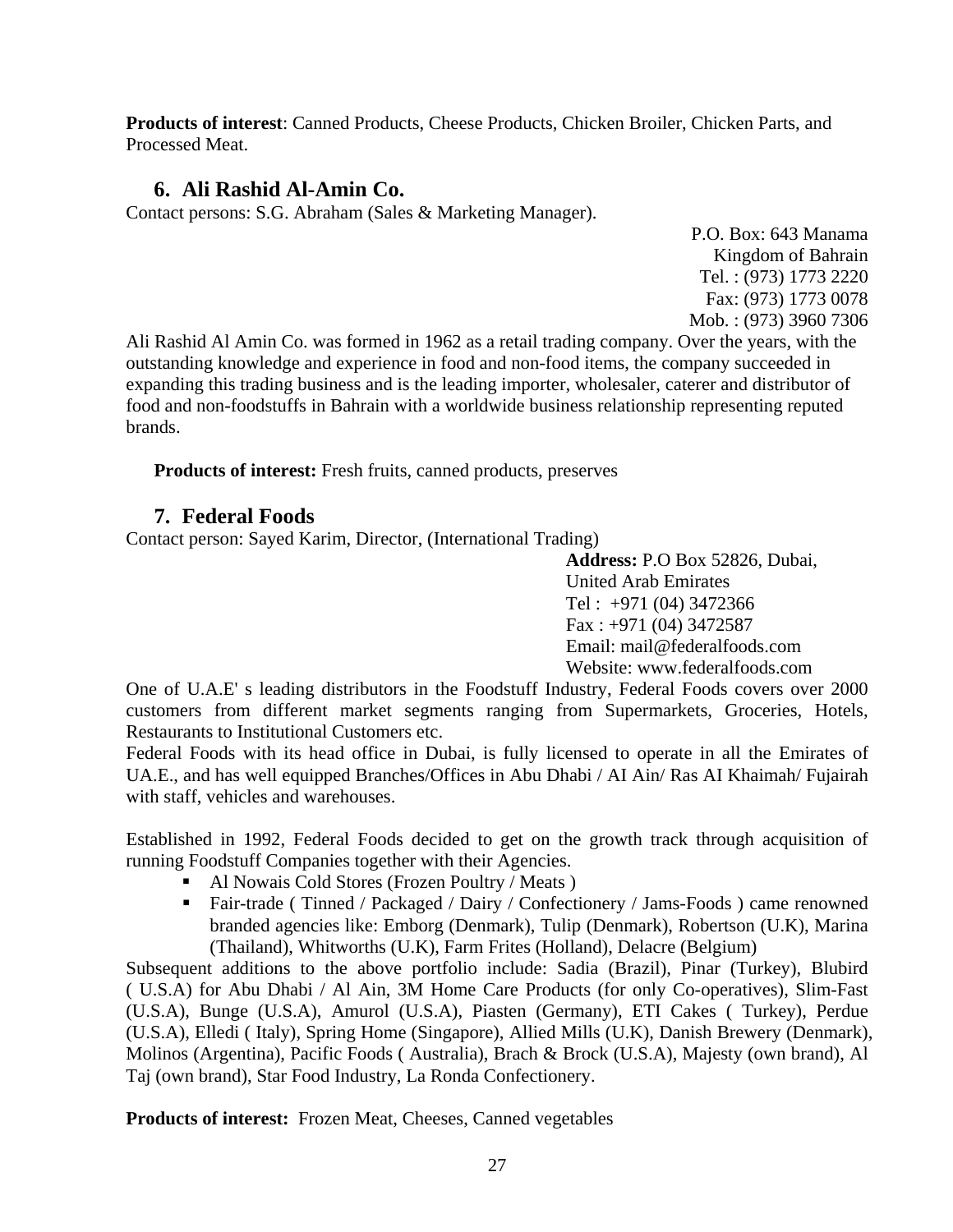# **8. Al Abbas Group of Companies**

Address: DUBAI, Al Abbas Building, Khalid Bin Walid Street, Bur Dubai P.O. Box: 327 Tel: +971 4 3520888, Fax: +971 4 3594141 Email: [voseban@alabbas.com](mailto:voseban@alabbas.com) Website: [www.alabbas.com](http://www.alabbas.com/)

About company:

- Established in 1967; currently 13 active member companies, with a staff force around 600
- Franchisee for GCC Countries Marrybrown (Fast-food), Fish & Co (Casual Dining), Andersens of Denmark (Ice Cream)
- Food & Life General Trading L.L.C.

#### **Products of interest: Milk powder, Ricotta cheese**

#### **9. Middle East Food magazine**

Contact person: Wissam Abdul Al , Circulation & Marketing Manager

Email: [w.abdulal@cph.com.lb](mailto:w.abdulal@cph.com.lb)  Address: P.O.Box: 13-5121 Chouran Postal Code: 1102-2802, Beirut, Lebanon

The Middle East Food (MEF) magazine, published by [Chatila Publishing House \(CPH\)](http://www.cph.com.lb/) since 1985, is a specialized business magazine that portrays information about the latest developments and technologies in the Food, Beverage, Catering and Packaging Industries. It is circulated to the desktop of over 8900 leading decision makers engaged in the above mentioned industries throughout the Middle East  $&$  North Africa, and is published on a bi-monthly basis (six times a year) in a bi-lingual format (English-Arabic).

Furthermore, MEF participates in major exhibitions and events such as Horeca (Lebanon), Saudi Food (Saudi Arabia), Sharjah Food Festival (UAE), just to name a few; where it distributes bonus copies to show visitors and exhibitors.

#### **10. Food, Beverage and Hospitality yearbook**

Contact person: Matt Davis, Project Manager Mob.: +971 505184357

Address: PO 14137, Dubai, U.A.E. Tel.: +971 4 3671039 Fax: +971 4 3672505 Email: [matt@o2ogroup.com](mailto:matt@o2ogroup.com)  Website: www.o2opublishing.com

Food, Beverage and Hospitality Middle East yearbook is one-stop source of up-to-date information with over one thousand contacts that serve the industry. Print Run: 14,000 copies.

Distribution: Hotels, hotel development and management companies, restaurants, cafes, catering companies, conference venues, sports clubs, night clubs, wholesale grocery suppliers, commercial & industrial cafeterias, as well as all the kitchens in hospitals, etc.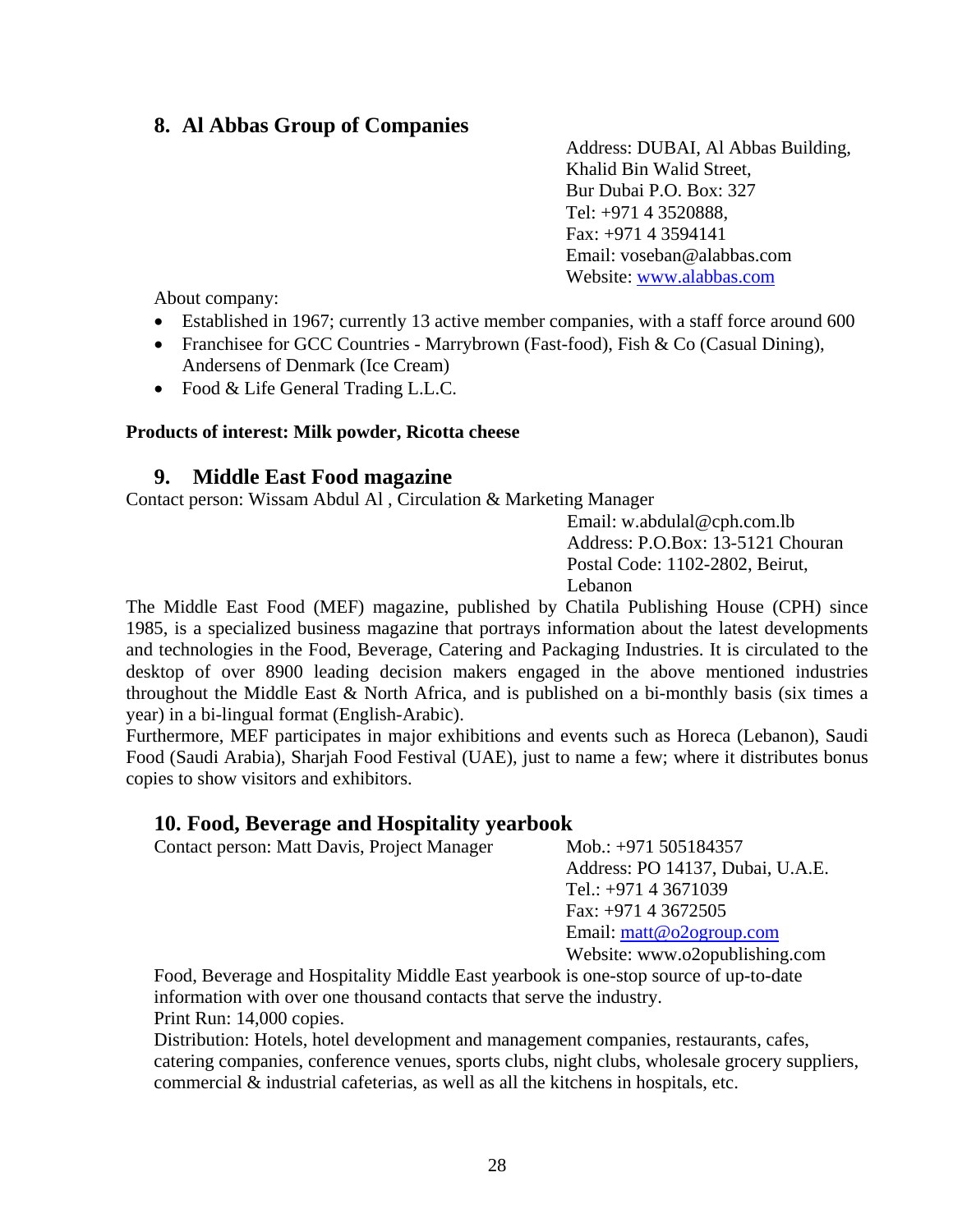# **11.Caterer Middle East and Hotelier Middle East magazines**

Contact person: James Rawlins, Production Manager

Tel: +971 4 210 8116 Fax: +971 4 210 8080 Email: [james.rawlins@itp.com](mailto:james.rawlins@itp.com)

Website: www.itp.com/magazines

*Caterer Middle East* is a dedicated food and beverage management magazine, which delivers news, culinary trends and product reviews for the Middle East's fast growing catering industry. Its readership includes executive chefs, restaurant managers, sous chefs, maitre d's and sommeliers.

Caterer Middle East is distributed on a monthly basis to over 8,000 named subscribers. Editorial features include local and international news, interviews, features, preparation tips and new products, with dedicated supplements for beverages and fast food outlets.

*Hotelier Middle East* is the only trade magazine to serve the hotel and hospitality sector from a Middle East perspective.

Published by market-leading Dubai-based business and technology publisher ITP, Hotelier Middle East was launched to communicate industry-specific intelligence to hoteliers in the Middle East and deliver suppliers' latest products and services direct to buyers. Hotelier Middle East aims to deliver meaningful commercial intelligence to its targeted audience of named GCC-based hoteliers in an accessible, authoritative and reliable monthly format.

# **12. ASIA & Middle East FOOD TRADE Journal**

Contact person: Ms. Pamela D'Souza, Area Project Manager

Address: P. O. Box 77410 Dubai, United Arab Emirates Phone: +971 50 785 0457 Fax: +971 6 744 1320 E-mail: [ameft@emirates.net.ae](mailto:ameft@emirates.net.ae)

The magazine reaches food and beverage experts in more than thirty countries and is regularly read by decision makers, food and beverage industry professionals in Asia, the Middle East, and the Indian subcontinent such as: manufacturers of ingredients, food and beverages; manufacturers of processing and packaging equipment; importers/exporters; wholesalers; retailers & supermarkets; government authorities; international airlines; major business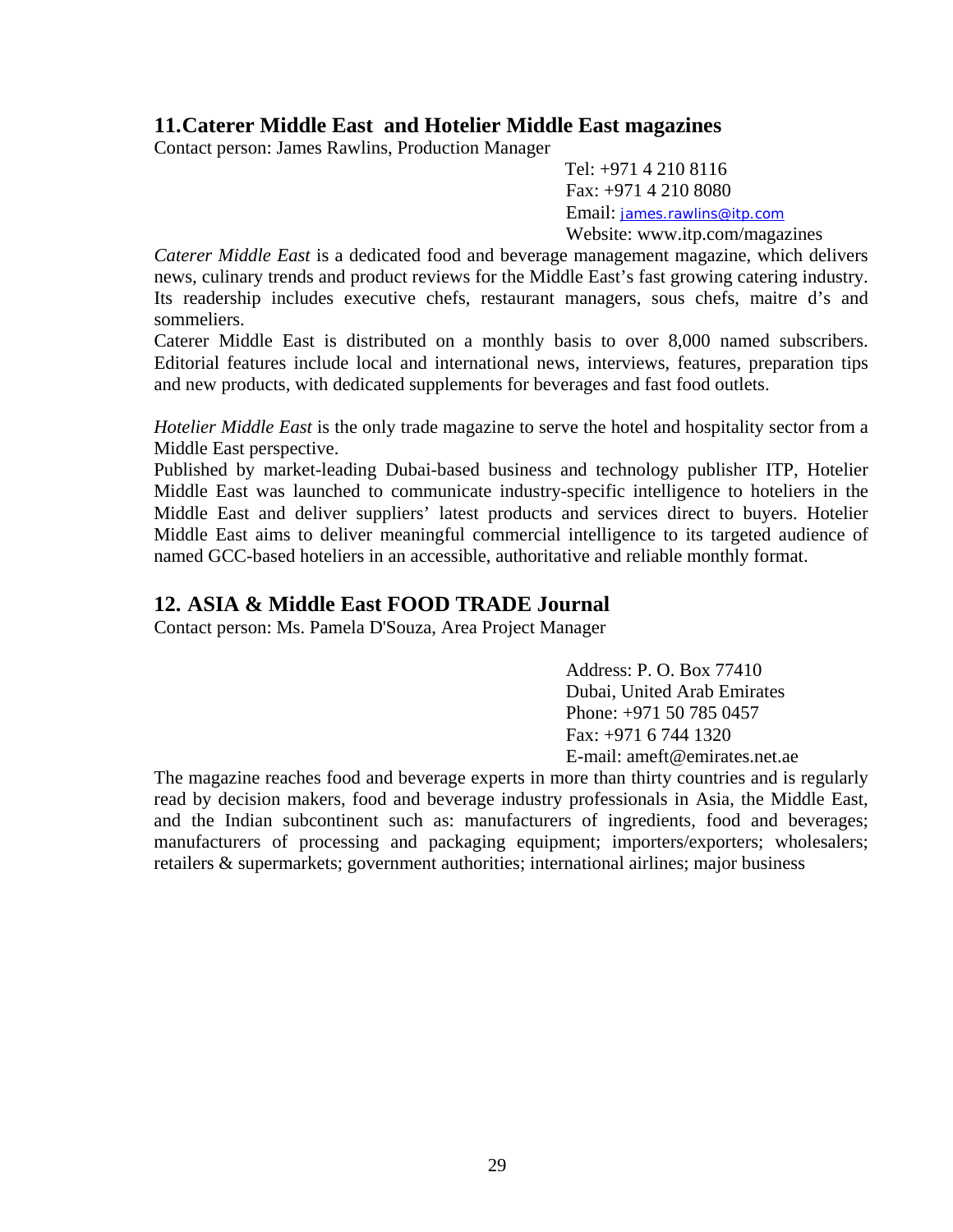| <b>Product</b>          | <b>Measurement</b> | <b>Retail Price</b> |        |
|-------------------------|--------------------|---------------------|--------|
|                         | Unit               | In AED              | In USD |
|                         |                    | (UAE dirham)        |        |
| Local lamb              | Kg                 | 22                  | 6.0    |
| New Zealand             |                    |                     |        |
| lamb                    | Kg                 | 55                  | 15.0   |
| leg meat                |                    | 45                  | 12.3   |
| Indian                  |                    |                     |        |
| mutton                  | Kg                 | 17.5                | 4.8    |
| Austrian                |                    |                     |        |
| lamb leg slice          | Kg                 | 35                  | 9.6    |
| Lamb chops              |                    | 56.5                | 15.4   |
| Leg steaks              |                    | 45                  | 12.3   |
| <b>White Cheeses</b>    |                    |                     |        |
| Shellac (String) cheese | Kg                 | 23                  | 6.3    |
|                         |                    |                     |        |
| Egyptian cheese         | Kg                 | 12                  | 3.3    |
| Bulgarian cheese        | Kg                 | 13                  | 3.6    |
|                         |                    |                     |        |
| Goat lactic cheese      | Kg                 | 66                  | 18.0   |
|                         |                    |                     |        |
| Bulgarian sheep         | Kg                 | 28                  | 7.7    |
| cheese                  |                    |                     |        |

# **APPENDIX I: RETAIL PRICE MARKET**

| <b>Product name</b> | <b>Country of</b> | <b>Brand name</b> | Pack size | Price per pack |
|---------------------|-------------------|-------------------|-----------|----------------|
|                     | origin            |                   | in grams  | in USD         |
| Camembert           | Germany           | Kaserei;          | 125       | $2.7 - 3.0$    |
|                     |                   | Champion          |           |                |
| Camembert           | France            | Piere Toinon;     | 125       | $2.7 - 3.0$    |
|                     |                   | Gerard            |           |                |
| Shevre              | France            | Chavroux          | 150       | 5.5            |
|                     |                   |                   |           |                |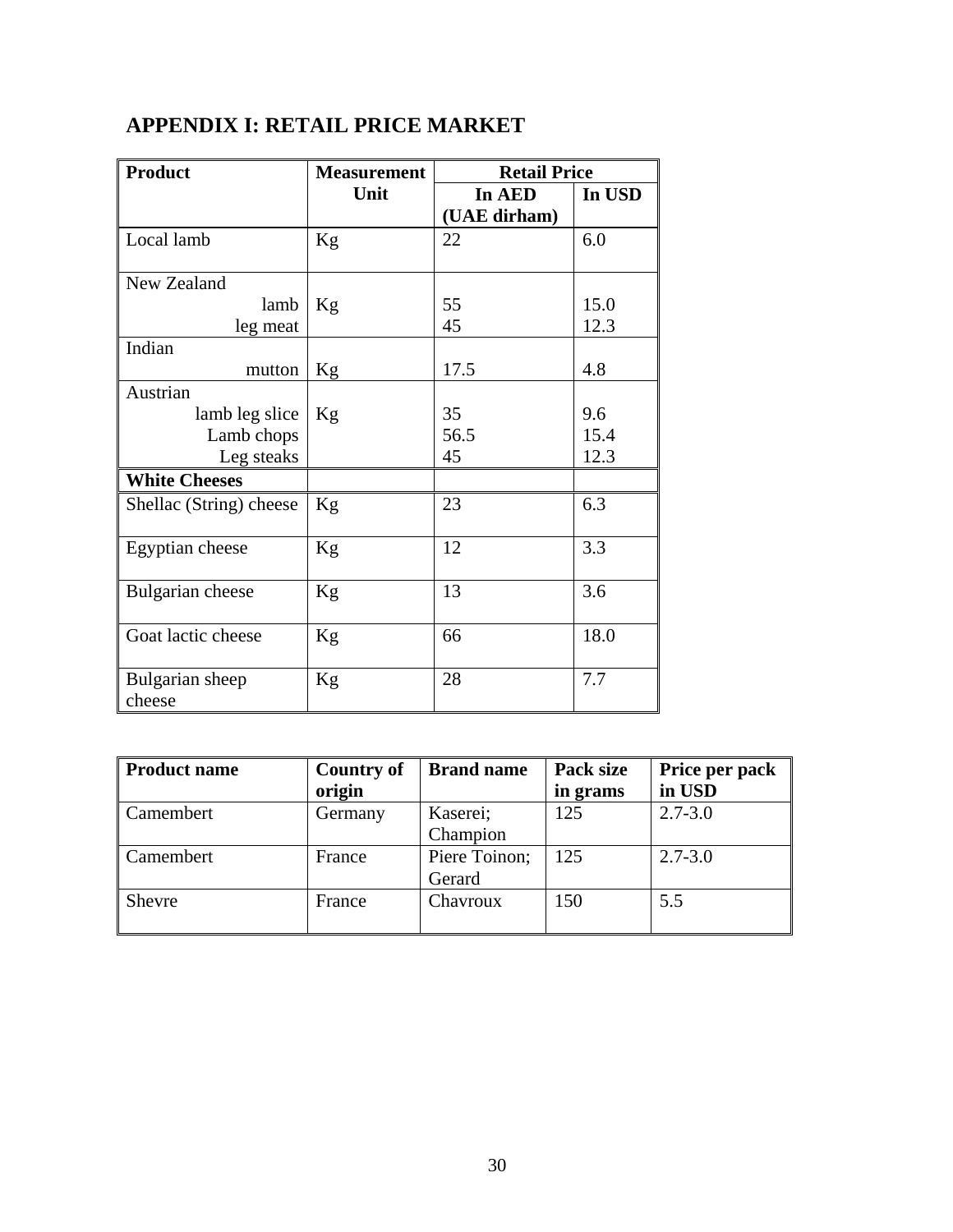# **APPENDIX II: HALAL MEAT IMPORTERS**

# **UNITED ARAB EMIRATES**

| Abu Dhabi Cooperative Society                                           | Abu Dhabi National Foodstuff Co.                                       |
|-------------------------------------------------------------------------|------------------------------------------------------------------------|
| Mr. N.S. Jayan, Purchasing Manager                                      | Mr. Abdulla Harmoudi                                                   |
| P.O. Box 833, Abu Dhabi UAE                                             | <b>Operations Manager</b>                                              |
| Tel: (971) 2-6440808                                                    | P.O. Box 2378, Abu Dhabi UAE                                           |
| Fax: (971) 2-6441212                                                    | Tel: (971) 2-6727000, 6727734                                          |
|                                                                         | Fax: (971) 2-6791498                                                   |
| Al Habtoor Trading Enterprises LLC                                      | Al Maya Lal's Group of Companies                                       |
| Ms. Jose Maria Moreno, Marketing Manager                                | Mr. Harish Bhojwani, Director                                          |
| P.O. Box 26553, Dubai UAE                                               | P.O. Box 11096, Dubai U.A.E.                                           |
| Tel: (971) 4-3954555, Fax: (971) 4-3954541                              | Tel: (971) 4-3483500, Fax: (971) 4-3473501                             |
| E-mail: Moreno@aries.co.ae                                              |                                                                        |
| Al Tenmia Food Est                                                      | Arabian American Technology Co (Aramtec)                               |
| Mr. Samir Bou Saleh, General Manager                                    | Mr. Syed Iqbal Afaq, General Manager                                   |
|                                                                         |                                                                        |
| P.O. Box 31856, Dubai UAE                                               | P.O. Box 6936, Dubai UAE                                               |
| Tel: (971) 4-3327522, Fax: (971) 4-3328623                              | Tel: (971) 4-289 5444, Fax: (971) 4-289 4883                           |
| Dubai Co-operative Society                                              | <b>EMKE Group of Companies</b>                                         |
| (Coop Islami Food)                                                      | Abu Dhabi                                                              |
| Mr. Mohammed Aslam, Production Manager                                  | Mr. YousafAli M.A., Managing Director                                  |
| P.O. Box 16862, Dubai U.A.E.                                            | P.O. Box 4048, Abu Dhabi UAE                                           |
| Tel: (971) 4-8 16658, Fax: (971) 4-815580                               | Tel: (971) 2-4481100, Fax: (971) 2-4481716                             |
|                                                                         |                                                                        |
| <b>Green House Supermarket</b>                                          | H.K Enterprises                                                        |
| Mr. Petros Hadjipetrou, Manager                                         | Mr. Harwant Singh Sahni, Managing Director                             |
| P.O. Box 5927, Sharjah UAE                                              | P.O. Box 50092                                                         |
| Tel: (971) 6-5332218, Fax: (971) 6-533663 1                             | Al Quoz Industrial Area, Dubai U.A.E.                                  |
|                                                                         | Tel: (971) 4-347-6000, Fax: (971) 4-347-3981                           |
| Hormozi Trading Company                                                 | International Foodstuffs Co. (IFFCO)                                   |
| Mr. Vahik Zakhariants, Manager                                          | Mr. Iqbal Usman Mohammad                                               |
| P.O. Box 23059                                                          | Director, IFFCO & EITCO Group                                          |
| Al Lootah Building                                                      | P.O. Box 4115, Sharjah, UAE.                                           |
| Al Riqqa Street, Dubai UAE                                              | Tel: (971) 6-5334969, Fax: (971) 6-5333180                             |
| Tel: (971) 4-2288852, Fax: (971) 4-2234867                              |                                                                        |
| Lebanese Fruit Co LIFCO                                                 | National Trading Co.                                                   |
| Mr. Mahmoud H. Al Bayari, Commercial                                    | Sheep, Meat & Foodstuff                                                |
| Manager                                                                 | Mr. Zeyad Salem Bedwan, Deputy General                                 |
| P.O. Box 7047, Sharjah UAE                                              | Manager, Finance Manager                                               |
| Tel: (971) 6-5335635, Fax: (971) 6-5335639                              | P.O. Box 363, Abu Dhabi UAE                                            |
|                                                                         | Tel: (971) 2-6321788, Fax: (971) 2-6329180                             |
| Park N Shop Supermarket                                                 | Safestway                                                              |
| Mr. Mahesh Manwani, General Manager                                     |                                                                        |
|                                                                         |                                                                        |
|                                                                         | Mr. Moawiya Abu Saleh, General Manager                                 |
| P.O. Box 12325, Dubai UAE<br>Tel: (971) 4-3385975, Fax: (971) 4-3943670 | P.O. Box 6664, Dubai UAE<br>Tel: (971) 4-3434590, Fax: (971) 4-3432835 |